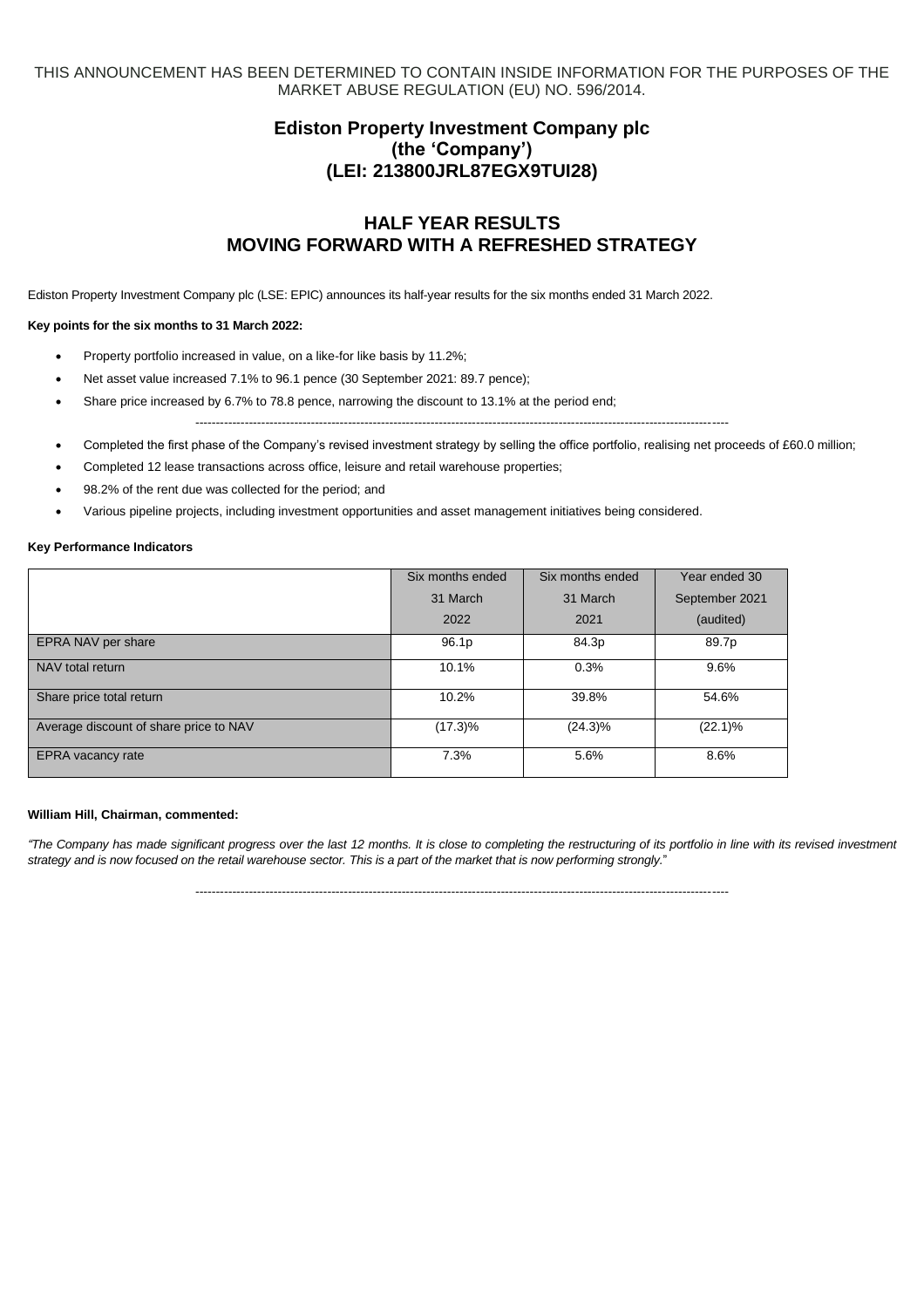# Chairman's Statement

### **INTRODUCTION**

In the first half of the year the Company focused on the execution of its refreshed investment strategy announced last July. It has made significant progress. This strategy committed the Company to be invested in retail warehouse assets for the foreseeable future. Encouragingly, the assets already owned have increased in value with positive NAV increases recorded for the last four quarters.

However, whilst the retail warehouse market has flourished over the last six months, the macro picture has become more challenging as the optimism from the lifting of COVID-19 restrictions has been dissipated by world events and an inflationary cost of living crisis.

The highlights of the last six months and post period end are:

- The completion of the sale of all four office properties, a process that has realised £60.0 million in total. The Company is now focussed on the retail warehouse sector;
- The NAV has increased by 7.1% over the last six months to 96.1p per share, despite the impact of selling the office portfolio at below the valuations at the start of the period;
- The 'like-for-like' increase in the value of the property assets held throughout the six month period was 11.2%;
- Share price total return over the last twelve months was 21.9% and 10.2% over the last six months. The discount to NAV at the period end was 13.1% (17.6% September 2021) with an average discount of 17.3% during the period;
- 12 asset management initiatives were undertaken during the period securing £1.4 million of income per annum;
- Tenant interest in vacant units has picked up and the EPRA vacancy rate of 8.6% reported at the year-end had fallen to 7.3% at the end of the period and stands at 6.3% at the date of this report; and
- Post the period end the Company has made good progress in identifying retail warehouse investments to acquire.

#### **NAV AND SHARE PRICE PERFORMANCE**

The Company's investment portfolio was valued at £238.8 million at 31 March 2022 (30 September 2021: £214.8 million on a like-for-like basis). The value of property assets held throughout the period has risen by 11.2%.

The NAV over the period has increased by 7.1% from 89.7p per share to 96.1p per share. 6.0% of the increase was recorded over the last three months and can be attributed to the ongoing recovery in the retail warehouse market where the Company is now principally invested, other than cash available for future investment. The NAV total return over the period was 10.1% and the share price return was 10.2%.

The office portfolio was a drag on performance over the period as the aggregate sale proceeds of £60.0 million, net of costs, were below the 30 September valuations. Performance was additionally impacted by the costs of the disposals.

#### **INVESTMENT STRATEGY**

The refreshed investment strategy announced in July last year is close to being executed with the disposal of the offices completed and the reinvestment of the proceeds into retail warehouses well advanced.

The composition of the portfolio at 31 March 2022 was 97.7% in retail warehouses and 2.3% in leisure assets. The Company has disposed of one of its two leisure assets since period end.

The Board remains fully supportive of the Investment Manager's decision to focus on the retail warehouse sector. Much of the Company's portfolio is centred on the essential/ value end of the retail market. It is this sector of the UK commercial property market that stood up well during the Covid crisis and remained largely open during lockdown periods. It is also likely to be more insulated from any consumer spending headwinds from the cost of living crisis than other parts of the retail and leisure economy. Evidence continues to point to retail warehousing working well with the digital economy and its ability to provide efficient and cost-effective accommodation for retailers. Vacancy is lower than the office and industrial sectors. There is virtually no new supply, and poor schemes are being taken out of the market as they are repurposed for other uses. Rents are starting to recover as retailers now face competition for the best available space.

The Investment Manager has maintained for some time that the sector was oversold by investors and this view is now held more widely. The February 2022 Investment Property Forum Consensus forecast, drawn on its survey work with investors, has the retail warehouse sector as the best performing property sub sector for the period from 2022 to 2026.

#### **PORTFOLIO AND TRANSACTION ACTIVITY**

During the period the Investment Manager has completed twelve new asset management initiatives with a further one post period end. These are discussed in more detail in the Investment Manager's report. The transaction at Prestatyn Shopping Park, completed post period end, is a good example of how the market balance between landlord and tenant is shifting. The Investment Manager has successfully replaced New Look, a tenant trading on preferential terms secured under a CVA, with JD Sports, at a market rent 44.0% ahead of the turnover rent being paid by New Look.

The improving letting market is helping to reduce vacancy levels in the portfolio with the EPRA vacancy rate of 7.3% at the end of the period falling to 6.3% post period end.

All four office assets in the portfolio (Bath, Edinburgh, Newcastle and Birmingham) were sold during the period realising net sale proceeds of £60.0 million. These were sold into a difficult office market struggling with understanding the implications for the sector of working from home, the changing needs of occupiers and concerns over the costs for older buildings to comply with future sustainability regulations. The assets were sold at 3.3% below the property valuations at the time of the sales, and were therefore a drag on performance during the period. However, the Board agreed with the Investment Manager that the downside was not fully in the pricing and the capital could be used more effectively if deployed into retail warehousing.

The Investment Manager is well advanced with the reinvestment of the office sale proceeds and announcements on acquisitions will be made in the normal way as and when contracted.

The Board has continued to work closely with the Investment Manager on achieving the Company's sustainability goals. This progress will be reported on in detail in the next annual report.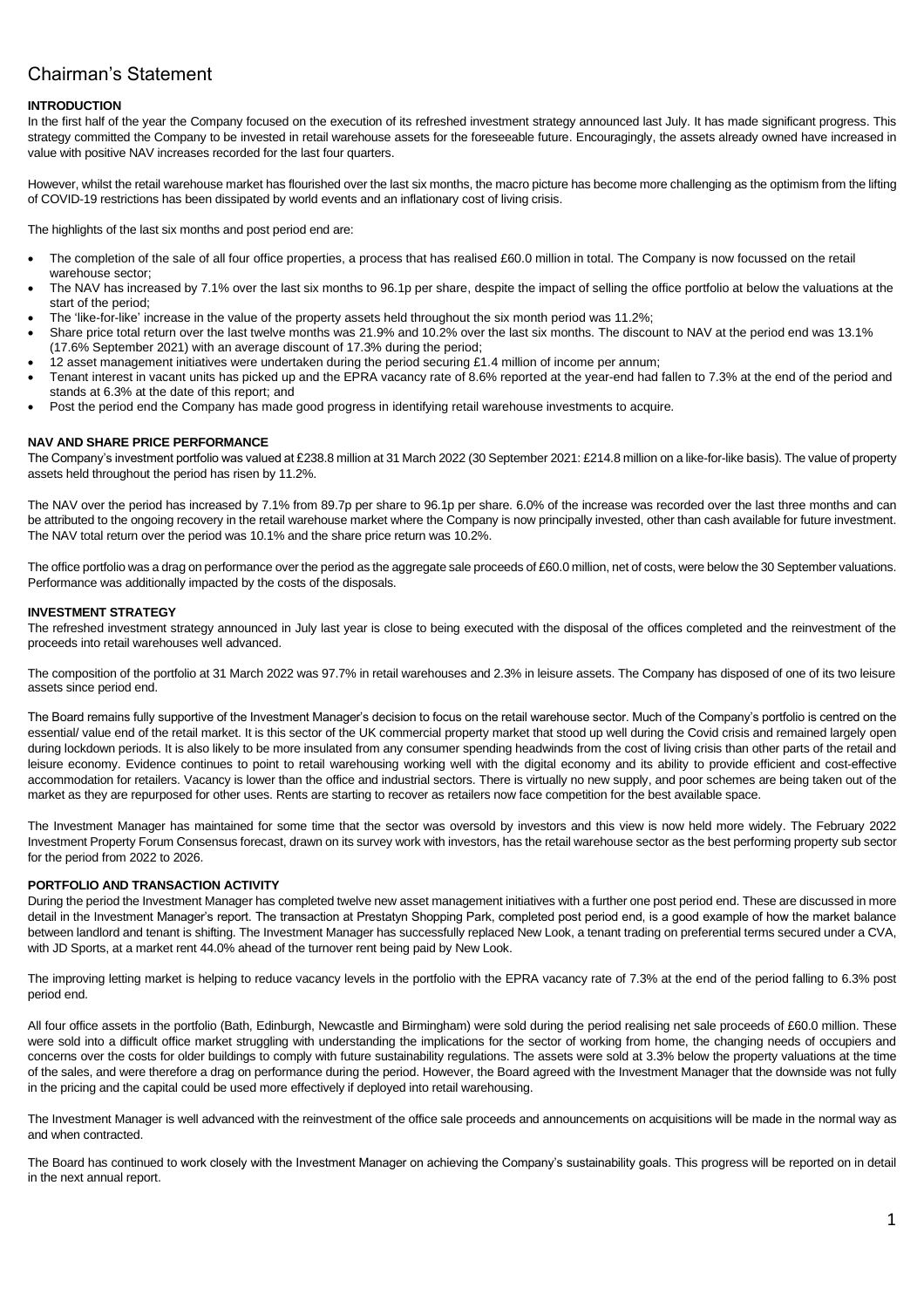#### **INCOME AND DIVIDEND**

Rent collection continues to be strong. 98.2% of the rent due for the six-month period was collected by the period end.

Disposing of the offices and reinvesting the proceeds into retail warehousing has created a hiatus in the Company's income profile during the execution of this strategy. The Board believes that it is not prudent to consider increasing the dividend until the portfolio has been re-positioned. The Board will update shareholders further on both investing for the portfolio and the resultant net income position when it is able to do so.

#### **CAPITAL STRUCTURE**

The Company's total debt is unchanged at £111.1 million at a blended 'all-in' fixed rate of 2.9%. Gearing at 31 March 2022 was 35.0% of total assets. As at 31 March 2022, the Company had approximately £41.2 million of cash for investment and operational purposes. The Company had a further £36.3 million of cash held in its debt facility, including the Hartlepool sale proceeds. This cash is subject to the lender's LTV requirements being met for it to be released for investment purposes.

At the date of the March valuation, the average loan-to-value across the Company's two debt facilities was 32.4%. The Company is fully compliant with all debt covenants and has significant headroom against income and asset value covenants.

#### **BOARD**

We have managed the Company's affairs with a small and highly engaged board from the inception of the Company. We intend to continue to do so whilst mindful of corporate governance issues on Board composition, diversity and collective competence to undertake the tasks. One immediate issue is succession planning which was referred to in last year's report and accounts. The aim is to have an orderly Board transition, enabling the two longest serving board members (Chair and Audit Chair) to stand down from the Board, in the absence of unforeseen circumstances, no later than the AGM in 2024.

At the Company's AGM, all the resolutions put to the meeting were passed by substantial margins. However, voting agencies raised concerns over Mr Archibald's independence in acting as SID and Audit Chair, given the roles he was fulfilling on the Board and how he was remunerated. This resulted in recommendations to vote against his reappointment at the 2022 AGM. The Board and its advisers do not agree with the voting agencies' views on independence and continue to benefit from Mr Archibald fulfilling the roles that he does for the Board. However, the Board does not want governance issues to be a distraction in the lead up to the next AGM of the Company.

Accordingly, Ms Moss has been appointed as Senior Independent Director from 1 June 2022 and Mr Archibald will be replaced as Audit Chair before year end. Recruitment consultants have been appointed for a new Audit Chair and the Board will increase in size to five when this appointment is made. Mr Archibald will remain as a non-executive director, at least for the next year, whilst Board transition is taking place, to assist in the growth strategy of the Company and to continue to act as director overseeing corporate issues that arise for the Company.

#### **OUTLOOK**

The Company has made significant progress over the last 12 months. It is close to completing the restructuring of its portfolio in line with its revised investment strategy and is now focused on the retail warehouse sector. This is a part of the market that is now performing strongly and one which consensus forecasts suggest will continue to do so over the next few years.

The Board hopes that the positive progress on implementing the refreshed investment strategy, along with other initiatives being considered, will help close the share price discount to NAV. The Investment Manager will continue to review opportunities to grow the Company, which might include use of the tap issuance authorities for individual asset opportunities. In parallel with the longer term ambition for growth, the Investment Manager will continue to generate value adding asset management opportunities and to drive income growth which will support the potential for increases in the dividend.

#### **William Hill**

Chairman 24 May 2022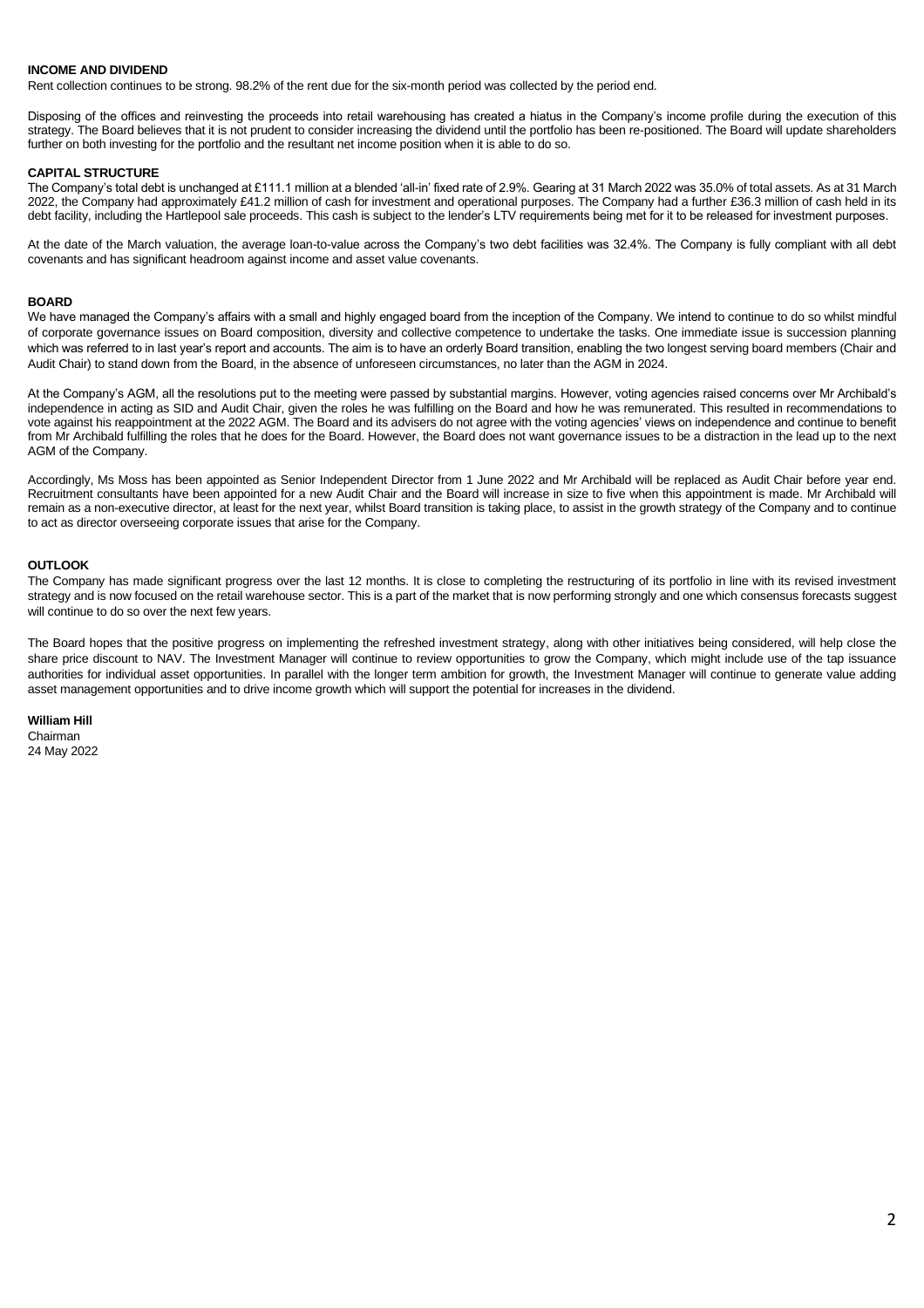#### **Investment Manager's Review**

#### **INTRODUCTION**

The first half of the Company's financial year has seen positive momentum build across various parts of the property portfolio, driven by the continued recovery in the retail warehouse market. The NAV has improved, the EPRA vacancy rate has fallen, rent collection has remained strong and asset management initiatives have been identified and completed which have also improved the Company's income stream. Good progress has been made with the revised strategy, announced in quarter three 2021, to sell offices and reinvest in retail warehouses. During the period all four of the office assets were sold.

#### **PORTFOLIO COMPOSITION**

The Company can invest in all the principal commercial property sectors and does not diversity for diversification's sake. There is no constraint limiting the maximum weighting to any of the main property sectors.

The Company's property portfolio is valued by Knight Frank on a quarterly basis throughout the year. As at 31 March 2022 it was valued at £238.8 million, a like-forlike increase of 11.2% compared to the 30 September 2021 valuation. The allocation is detailed in the table below.

|                                   | <b>Retail Warehouse</b> | Leisure      |
|-----------------------------------|-------------------------|--------------|
| <b>Number of properties</b>       |                         |              |
| Value                             | £233.2 million          | £5.6 million |
| Sector weighted average unexpired | 4.9 years               | 0.5 years    |
| lease term (WAULT)                |                         |              |
| Total contracted rent per annum   | £15.9 million           | £0.6 million |

The WAULT of the property portfolio as at 31 March 2022 was 4.9 years.

Following a strategy update in quarter three 2021, the Company will focus the next phase of reinvestment on the retail warehouse sector. In line with this strategy, the Company exited its office portfolio during the period and at the period end was invested in the retail warehouse and leisure sectors as follows:

| Sector                    | Exposure $(\%)$ |
|---------------------------|-----------------|
| Retail warehouse          |                 |
| Other commercial/ Leisure |                 |

# **GEOGRAPHICAL DIVERSIFICATION AS AT 31 MARCH 2022**

The portfolio is diversified across the regional markets.

| Region               | Exposure (%) |
|----------------------|--------------|
| Scotland             | 26.1         |
| Wales                | 25.9         |
| North West           | 16.3         |
| Yorkshire            | 15.0         |
| North East           | 9.2          |
| <b>East Midlands</b> | 6.2          |
| <b>West Midlands</b> | 1.3          |

#### **TOP FIVE TENANTS AS AT 31 MARCH 2022**

The top five tenants comprise 37.1% of the Company's rent roll. The remaining 62.9% is made up of tenants who individually do not comprise more than 3.8% of the rent roll.

| Tenant                        | Exposure (%) |
|-------------------------------|--------------|
| <b>B&amp;Q Limited</b>        | 14.7         |
| <b>B&amp;M Retail Limited</b> | 7.7          |
| Marks & Spencer plc           | 6.3          |
| Boots UK Limited              | 4.6          |
| Pets at Home Limited          | 3 R          |

### **RENT COLLECTION**

The Company maintained strong rent collection levels during the period. For the six months to 31 March 2022, 98.2% of the rent due has been collected. The rent collection since quarter two 2021 is summarised in the following table:

| Quarter                 | Q2 2021 (%) | Q3 2021 (%) | Q4 2021 (%) | Q1 2022 (%) |
|-------------------------|-------------|-------------|-------------|-------------|
| <b>Rent received</b>    | 96.0        | 99.1        | 97.7        | 98.2        |
| <b>Payment expected</b> | 0.5         | 0.9         | 2.3         |             |
| <b>Deferred</b>         | 3.1         | 0.0         | 0.0         | 0.0         |
| <b>Under discussion</b> | 0.C         | 0.0         | 0.0         | 0.0         |
| Outstanding             | 0.4         | 0.0         | 0.0         | 0.0         |
| Total                   | 100         | 100         | 100         | 100         |

The Company's income stream has been resilient and has not been negatively affected by any tenant insolvency events in the period. However, because of the property sales in the period, the Company's contracted income has temporarily reduced. Over the period, on a like-for-like basis, accounting for the office sales, the contracted rent increased by 1.5% and the ERV increased by 1.7%. The objective is to replace the sold office income with rent from suitable retail warehouse properties.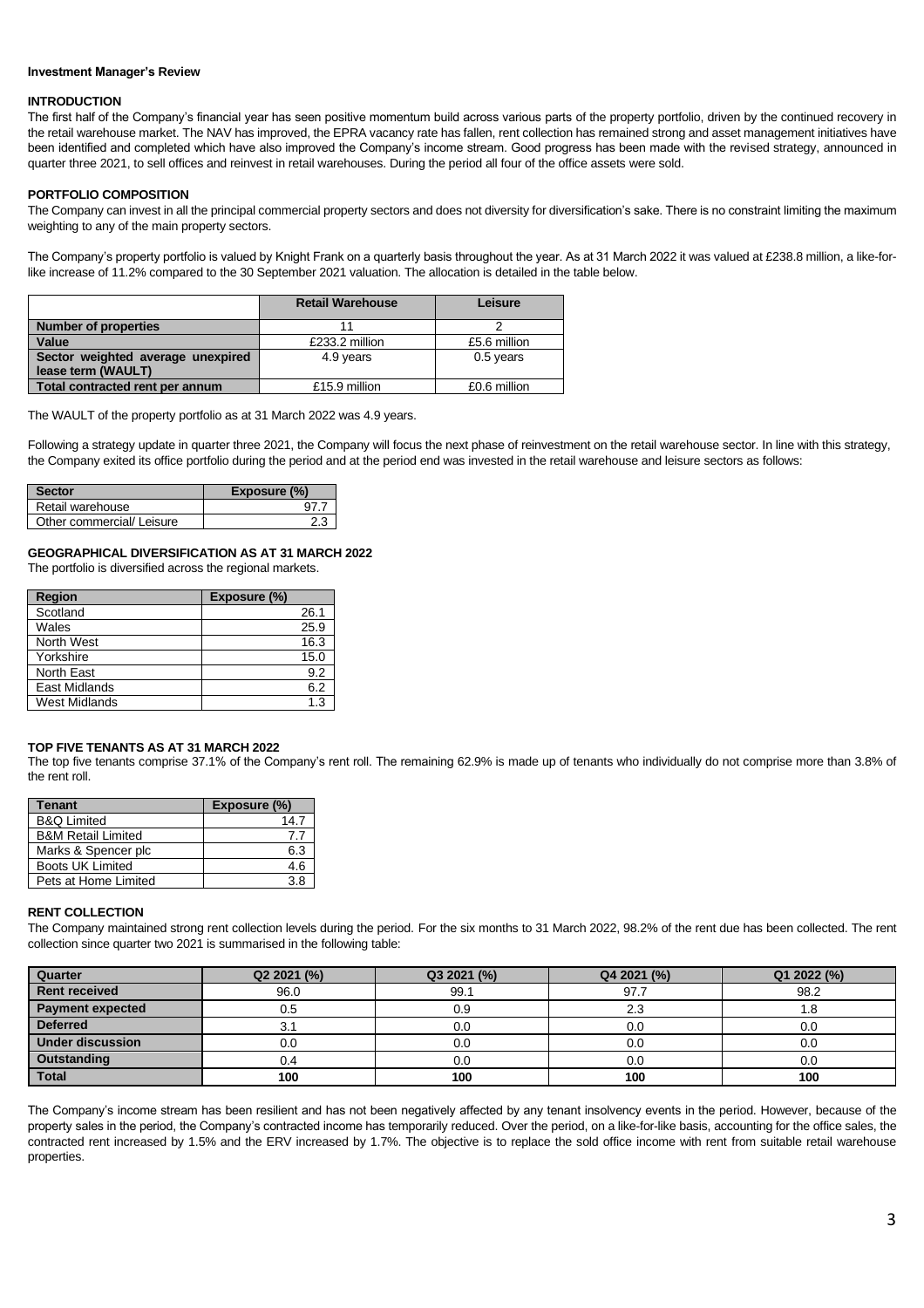### **NAV**

The NAV increased in the period by 7.1% to 96.1p, with four consecutive quarters of NAV growth for the Company. Over the 12 months ended 31 March 2022, the NAV increased by 14.0%. This positive momentum is primarily because of valuation increases in the retail warehouse portfolio. General market movement, and the completion of asset management initiatives have both contributed to the upwards direction of travel. The disposal of the office portfolio had a negative impact on NAV growth.

#### **ASSET MANAGEMENT ACTIVITY**

During the period, 12 asset management initiatives were completed in the property portfolio, across the office, leisure and retail warehouse assets, securing £1.4 million of rental income per annum, which is in line with ERV. They are summarised below:

#### Retail Warehouse

- At Kingston Retail Park in Hull, The Range signed a 15-year lease on a 14,500 sq. ft. unit which was vacated by Outfit (Arcadia) in Q2 2021;
- Also at Hull, Greggs signed a 10-year lease with a five-year tenant break option on a 2,000 sq. ft. unit;
- At Prestatyn Shopping Park, The Tech Edge leased a vacant unit of 1,300 sq. ft. on a five-year lease;
- At Clwyd Retail Park, Rhyl, Now to Bed leased 8,017 sq. ft. on a three-year lease;
- At Barnsley, Bensons downsized from a unit of 10,000 sq. ft. into one of 5,036 sq. ft. and signed a five-year lease;
- Jysk signed a 10-year lease with a five-year break option on the unit vacated by Bensons;
- Also at Barnsley, One Below, occupying a 4,996 sq. ft. unit on a short-term lease, committed to the park for five years;
- At Widnes Shopping Park, Card Factory signed a five-year lease, without break, on a 1,590 sq. ft. unit; and
- At Stirling, Harry Corry signed a five-year lease extension on its 9,968 sq. ft. unit, meaning its lease will now expire in February 2027.

At Prestatyn Shopping Park, JD Sports exchanged an Agreement for Lease (AFL) on a 7,623 sq. ft. unit, which was previously occupied by New Look. New Look was occupying the unit on a turnover rent basis following the approval of its Company Voluntary Arrangement (CVA). Under the terms of the CVA landlords were entitled to break the leases.

We considered that the terms of the CVA were below market, so we took the opportunity to exercise the break clause and identified JD Sports as a more suitable tenant for the space. Post-period-end, the lease has completed. The rent received from JD Sports is 44.0% higher than the rent being paid by New Look.

#### **Office**

• At Citygate II in Newcastle, UNW LLP signed an extension to its leases, to expire in March 2032, with a tenant break option in March 2027. Subsequent to this deal completing, the asset was sold.

#### **Leisure**

• At Hartlepool, Mecca Bingo signed a 10-year reversionary lease with a seven-year tenant break option on its 31,284 sq. ft unit. The lease expiry date was extended to September 2032, with a break option in September 2029. Post-period-end the property was sold.

We are seeing improving occupational demand from retail warehouse tenants for both the vacant units and on lease extensions and we are currently in discussions with several tenants across multiple assets.

#### **ASSET SALES & REINVESTMENT**

The Company's four remaining office assets were sold, for a headline price of £61.9 million. This is 3.3% below the property valuations at the time of the sales. Once deductions for topped up rents and rent-free periods were factored in, the net receipt to the Company was £60.0 million.

The sales were in line with the Company's investment approach of seeking to identify and capitalise on attractive investment themes and opportunities as they arise and evolve across the UK commercial property sector. We have recently been repositioning the portfolio to focus on the retail warehouse sector, with good progress being made with the reinvestment phase.

Post period end, the Company completed the sale of one of its two leisure assets. The Lanyard, Hartlepool was sold for £2.62 million. The asset is let to Mecca Bingo Limited. We had completed a lease extension with the tenant in quarter four last year which extended the unexpired lease term by seven years.

The intention is to reinvest the sale proceeds into the retail warehouse sector, a sector in which we have extensive experience as a developer, investor and asset manager. We believe the prospects are attractive for retail warehouses, both in absolute terms and relative to other sectors of the real estate market.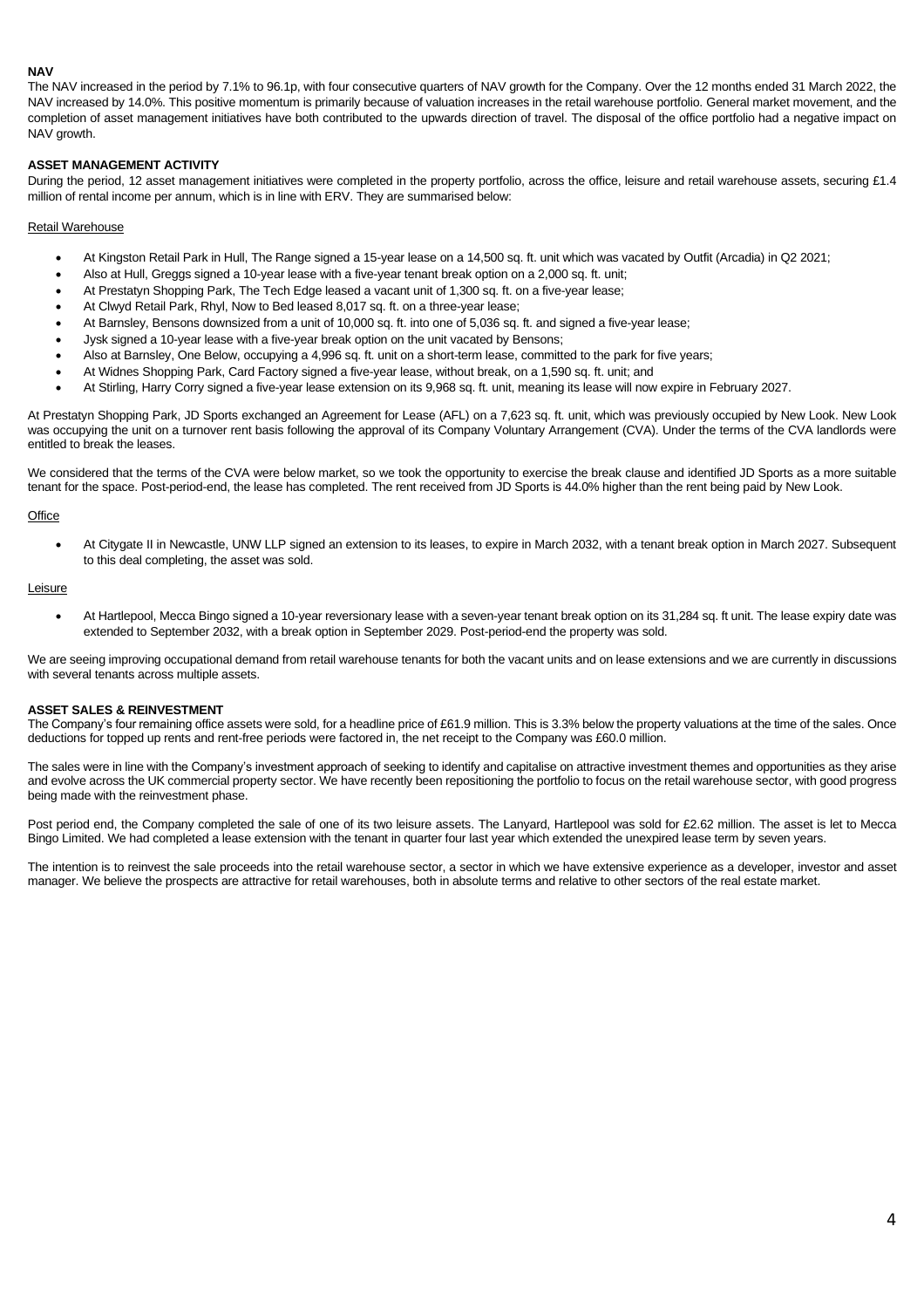### **ESG UPDATE**

During the period, the Company continued to make good progress in implementing its ESG objectives. The Company has delivered improvements across the four focus areas of its Sustainability Strategy. Some of the achievements are highlighted below:

- Announced a Net Zero Commitment within the Annual Report and Accounts 2021 and developed a pathway towards net zero;
- Delivered employee ESG training, focused on Sustainable Design and Environmental Management;
- Developed a Supplier Code of Conduct;
- Assessed the Environmental Management System against the ISO14001 standard;
- Undertook an occupier satisfaction survey with a focus on ESG;
- Continued progress against 100% Renewable Electricity by 2023;
- Implemented emissions reduction activities through Asset Sustainability Plans, which are due to be completed in Q3 2022;
- Maintained alignment to EPRA Best Practices Recommendations for Sustainability Reporting (sBPR);
- Improved alignment to the Task Force on Climate-related Financial Disclosures (TCFD) recommendations;
- Developed a GRESB improvement plan and commenced submission for 2022; and
- Began assessment of the climate change physical and transition risks.

A full update on the Company's ESG progress will be provided in the annual report and accounts later this year.

#### **OUTLOOK**

This has been a positive period for the Company, with progress made across several key metrics. However, there are some headwinds building which could affect the Company. Global supply chain issues, rising inflation and the squeeze on household incomes all pose a risk to the economy and the forecast recovery since the health crisis. Inflation may prove to be less transitory than previously forecast, interest rates could increase further by the end of 2022 and consumers might have less money in their pockets to spend – all of which could impact on retail, particularly discretionary purchasing. However, our tenant line-up is underpinned by convenience led retailers, a strength during the pandemic when retail was under pressure.

Whilst these issues must be borne in mind, there are still plenty of reasons to be optimistic. There is no doubt that the Company is in a much stronger position than it was 12 months ago. There are no signs that investment demand for retail warehousing will wane in the near term, which should lead to further NAV improvement. There is good occupational demand from tenants looking to extend leases and acquire new space. In a sector with low supply levels, this could lead to rental growth. Rent collection remains strong, the EPRA vacancy rate has fallen, and we continue to identify and complete asset management projects across multiple properties.

Our key objective currently is to reinvest the proceeds from the sale of the office portfolio and once we are fully invested to take the next steps towards growth and delivering a progressive dividend.

All this asset management and investment activity means the Company has a reshaped portfolio and a strategy focused on a sector which is forecast to perform well. This gives the Company a solid platform on which to build and deliver growth in asset value and income, which remain the key long-term objectives of the Company.

**Calum Bruce** Investment Manager 24 May 2022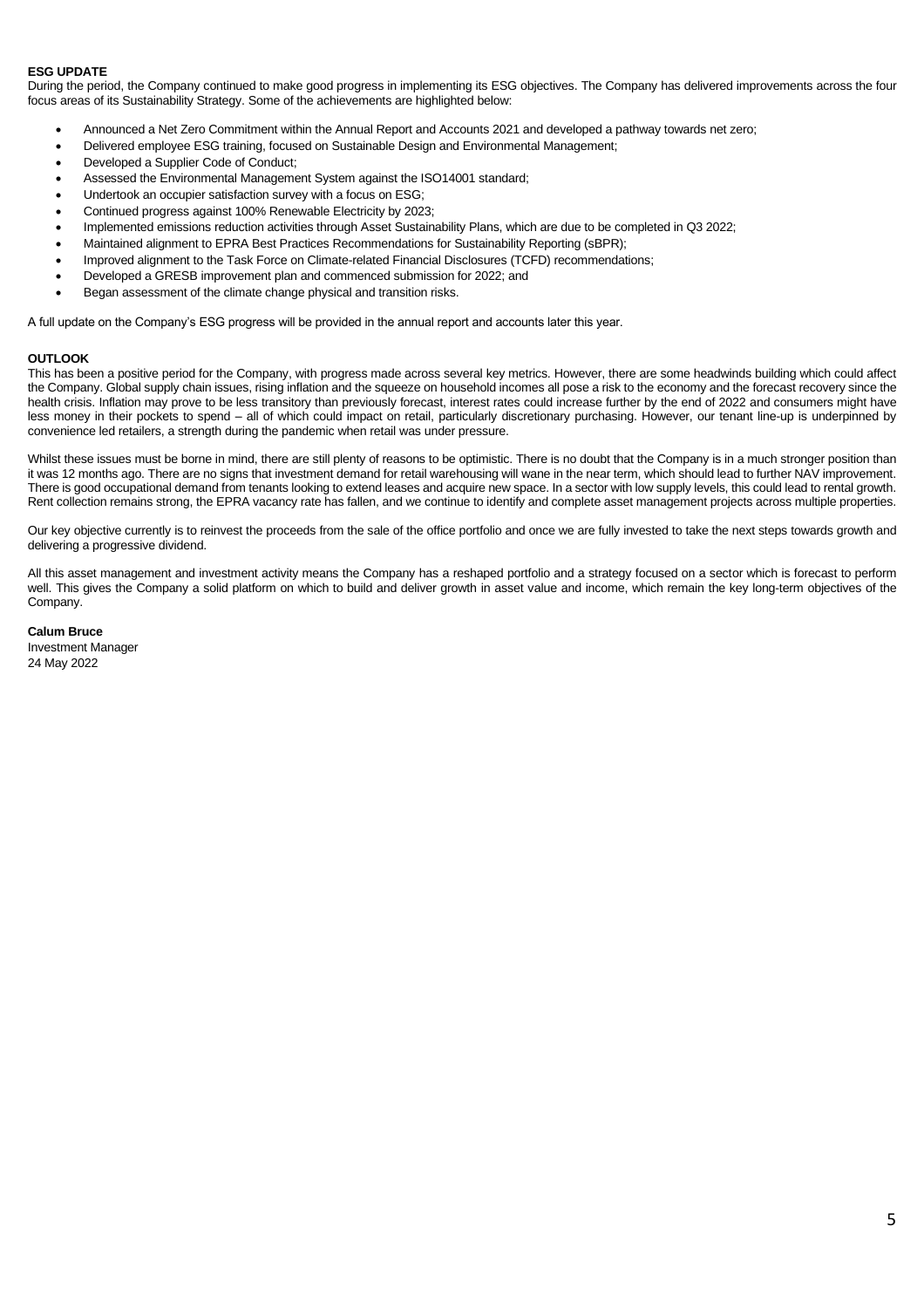#### **STATEMENT OF PRINCIPAL AND EMERGING RISKS AND UNCERTAINTIES**

The risks, and the way in which they are managed, are described in more detail under the heading 'Principal and emerging risks' within the Strategic Report in the Group's Annual Report and Accounts for the year ended 30 September 2021. The Group's principal and emerging risks have not changed materially since the date of that report, other than the events in Ukraine, and its geopolitical and economic impacts, and the heightened inflationary risks to UK and other developed economies.

The Board regularly reviews the principal and emerging risks and uncertainties faced by the Company together with the mitigating actions it has established to manage the risks. These are set out within the Strategic Report contained within the Annual Report for the year ended 30 September 2021 and comprise the following risk headings:

- Investment strategy and performance;
- Premium and discount level;
- Financial;
- Regulatory;
- Operational; and
- Economic, governmental and exogenous

In addition to these categories of risks, the Board is conscious of the continuing impact on the global economy and financial markets caused by the Covid-19 pandemic which emerged in early 2020. Added to this has been the more recent geopolitical risk and impact of events in Ukraine and the heightened inflationary impact affecting many developed economies, including the impact on living costs and discretionary income. The Board considers that these risks could have further implications for financial markets and the operating environment of the Company.

#### **DIRECTORS' RESPONSIBLIITIES**

#### **Directors' Responsibility Statement**

The Directors are responsible for preparing the Half Yearly Financial Report in accordance with applicable law and regulations. The Directors confirm that to the best of their knowledge:

- the condensed set of interim financial statements within the Half Yearly Financial Report has been prepared in accordance with IAS 34 'Interim Financial Reporting' of the UK-adopted IFRS; and
- the Interim Board Report (constituting the Interim Management Report) includes a fair review of the information required by rules 4.2.7R of the Disclosure Guidance and Transparency Rules (being an indication of important events that have occurred during the first six months of the financial year and their impact on the condensed set of financial statements and a description of the principal risks and uncertainties for the remaining six months of the financial year) and 4.2.8R (being related party transactions that have taken place during the first six months of the financial year and that have materially affected the financial position of the Company during that period; and any changes in the related party transactions described in the last Annual Report that could so do).

These interim financial statements are unaudited and have not been subject to review by the audit firm.

On behalf of the Board

**William Hill** Chairman 24 May 2022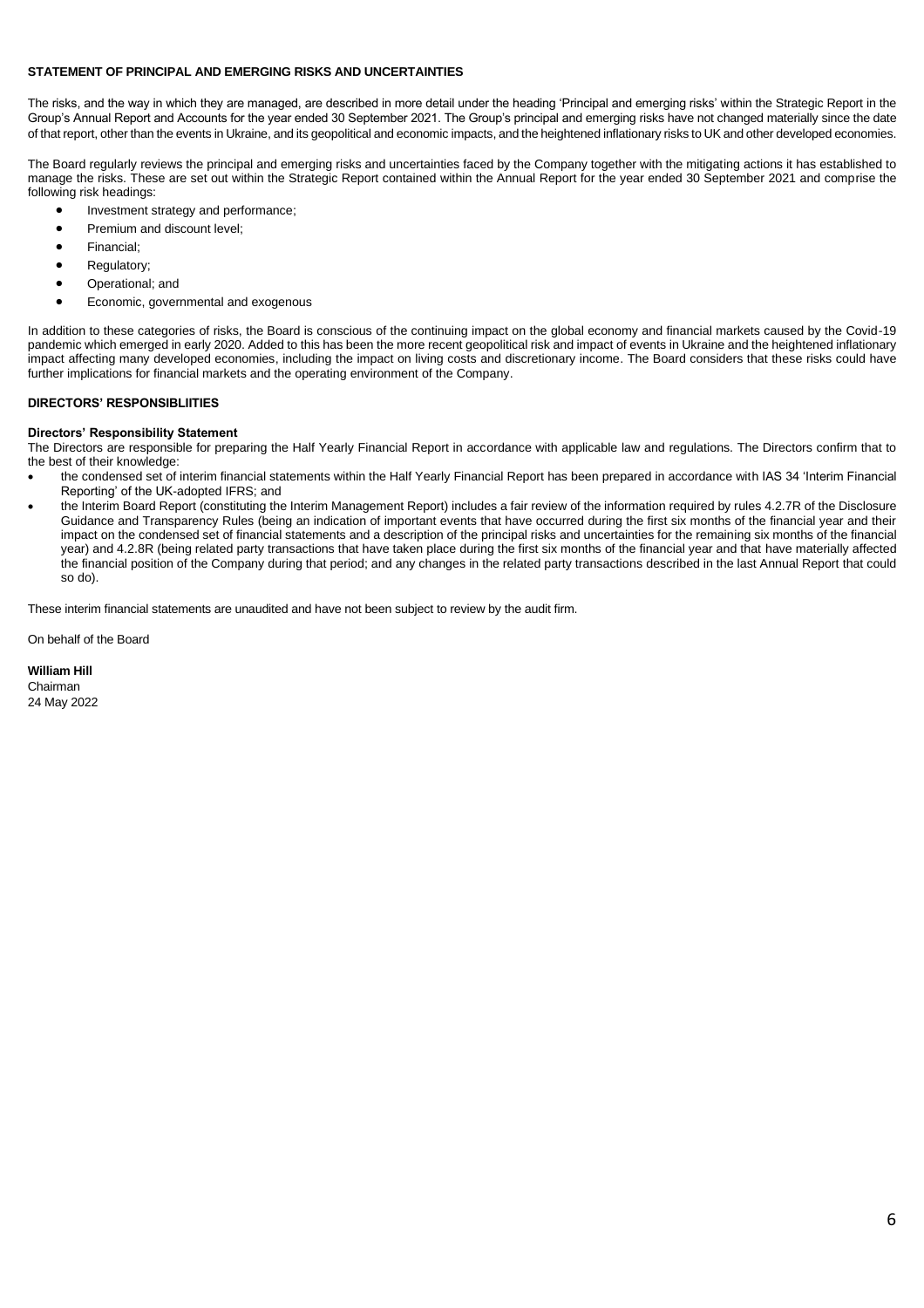### **Financial Statements**

### **Condensed Consolidated Statement of Comprehensive Income For the six months ended 31 March 2022**

|                                                                |   |                  | Six months ended 31 March 2022 (unaudited) |                       | Six months ended<br>31 March       | Year ended<br>30 September       |
|----------------------------------------------------------------|---|------------------|--------------------------------------------|-----------------------|------------------------------------|----------------------------------|
| Notes                                                          |   | Revenue<br>£'000 | Capital<br>E'000                           | <b>Total</b><br>£'000 | 2021 (unaudited)<br>Total<br>£'000 | 2021 (audited)<br>Total<br>£'000 |
| Revenue                                                        |   |                  |                                            |                       |                                    |                                  |
| Rental income                                                  |   | 8,016            |                                            | 8,016                 | 9,107                              | 17,371                           |
| Other income                                                   |   | 463              |                                            | 463                   |                                    |                                  |
| <b>Total revenue</b>                                           |   | 8,479            |                                            | 8,479                 | 9,107                              | 17,371                           |
| Unrealised loss on revaluation of investment<br>properties     | 5 |                  | 11,516                                     | 11,516                | (5, 324)                           | 4,655                            |
| Gain on sale of investment properties<br>realised              | 5 |                  | 2,944                                      | 2,944                 | 192                                | 1,179                            |
| <b>Total income</b>                                            |   | 8,479            | 14,460                                     | 22,939                | 3,975                              | 23,205                           |
| <b>Expenditure</b>                                             |   |                  |                                            |                       |                                    |                                  |
| Investment management fee                                      | 2 | (834)            |                                            | (834)                 | (824)                              | (1,687)                          |
| Other expenses                                                 |   | (1, 845)         |                                            | (1, 845)              | (1, 132)                           | (1, 914)                         |
| <b>Total expenditure</b>                                       |   | (2,679)          |                                            | (2,679)               | (1,956)                            | (3,601)                          |
| Movement in expected credit losses                             |   | 50               |                                            | 50                    | 89                                 | 615                              |
| Profit/(loss) before finance costs and<br>taxation             |   | 5,850            | 14,460                                     | 20,310                | 2,108                              | 20,219                           |
| <b>Net finance costs</b>                                       |   |                  |                                            |                       |                                    |                                  |
| Interest receivable                                            |   | 1                |                                            | 1                     |                                    |                                  |
| Interest payable                                               |   | (1, 540)         |                                            | (1,540)               | (1,588)                            | (3, 109)                         |
| Profit/(loss) before taxation                                  |   | 4,311            | 14,460                                     | 18,771                | 520                                | 17,110                           |
| Taxation                                                       |   |                  |                                            |                       |                                    |                                  |
| Profit/(loss) and total comprehensive<br>income for the period |   | 4,311            | 14,460                                     | 18,771                | 520                                | 17,110                           |
| Basic and diluted earnings per share                           | 3 | 2.0 <sub>p</sub> | 6.9p                                       | 8.9p                  | 0.3p                               | 8.1p                             |

The total column of this statement represents the Group's Condensed Consolidated Statement of Comprehensive Income, prepared in accordance with IFRS.

The supplementary revenue return and capital return columns are prepared under guidance published by the Association of Investment Companies.

All revenue and capital items in the above statement are derived from continuing operations.

No operations were acquired or discontinued in the period.

The accompanying notes are an integral part of these condensed consolidated financial statements.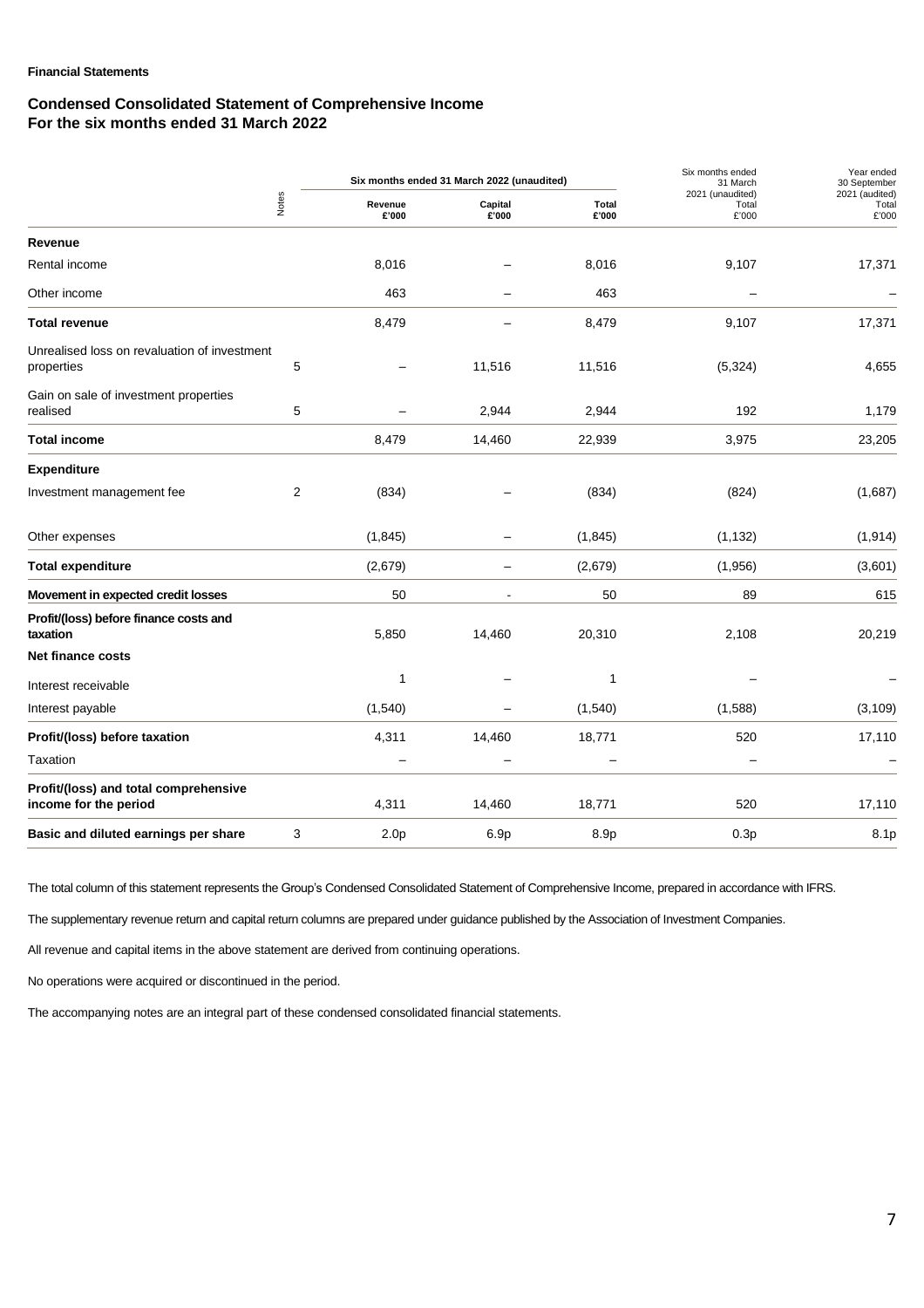## **Condensed Consolidated Statement of Financial Position As at 31 March 2022**

|                                    | Notes       | As at<br>31 March 2022<br>(unaudited)<br>£'000 | As at<br>31 March 2021<br>(unaudited)<br>£'000 | As at<br>30 September 2021<br>(audited)<br>£'000 |
|------------------------------------|-------------|------------------------------------------------|------------------------------------------------|--------------------------------------------------|
| <b>Non-current assets</b>          |             |                                                |                                                |                                                  |
| Investment properties              | $\mathbf 5$ | 235,078                                        | 242,008                                        | 277,984                                          |
|                                    |             | 235,078                                        | 242,008                                        | 277,984                                          |
| <b>Current assets</b>              |             |                                                |                                                |                                                  |
| Trade and other receivables        |             | 38,572                                         | 33,194                                         | 13,390                                           |
| Cash and cash equivalents          |             | 43,417                                         | 16,186                                         | 11,642                                           |
|                                    |             | 81,989                                         | 49,380                                         | 25,032                                           |
| <b>Total assets</b>                |             | 317,067                                        | 291,388                                        | 303,016                                          |
| <b>Non-current liabilities</b>     |             |                                                |                                                |                                                  |
| Loans                              | 6           | (110, 360)                                     | (110, 195)                                     | (110, 277)                                       |
|                                    |             | (110, 360)                                     | (110, 195)                                     | (110, 277)                                       |
| <b>Current liabilities</b>         |             |                                                |                                                |                                                  |
| Trade and other payables           |             | (3,671)                                        | (3, 126)                                       | (3, 190)                                         |
| <b>Total liabilities</b>           |             | (114, 031)                                     | (113, 321)                                     | (113, 467)                                       |
| <b>Net assets</b>                  |             | 203,036                                        | 178,067                                        | 189,549                                          |
| <b>Equity and reserves</b>         |             |                                                |                                                |                                                  |
| Called-up equity share capital     | 7           | 2,113                                          | 2,113                                          | 2,113                                            |
| Share premium                      |             | 125,559                                        | 125,559                                        | 125,559                                          |
| Capital reserve - investments held |             | (31, 194)                                      | (52, 689)                                      | (42, 710)                                        |
| Capital reserve - investments sold |             | 6,505                                          | 2,574                                          | 3,561                                            |
| Special distributable reserve      |             | 82,454                                         | 82,893                                         | 82,711                                           |
| Revenue reserve                    |             | 17,599                                         | 17,617                                         | 18,315                                           |
| Equity shareholders' funds         |             | 203,036                                        | 178,067                                        | 189,549                                          |
| Net asset value per Ordinary Share | 8           | 96.1p                                          | 84.3p                                          | 89.7p                                            |

The accompanying notes are an integral part of these condensed consolidated financial statements.

The unaudited condensed financial statements on pages 8 to 14 were approved by the Board of Directors and authorised for issue on 24 May 2022 and were signed on its behalf by:

**William Hill**

Chairman

Registered number: 09090446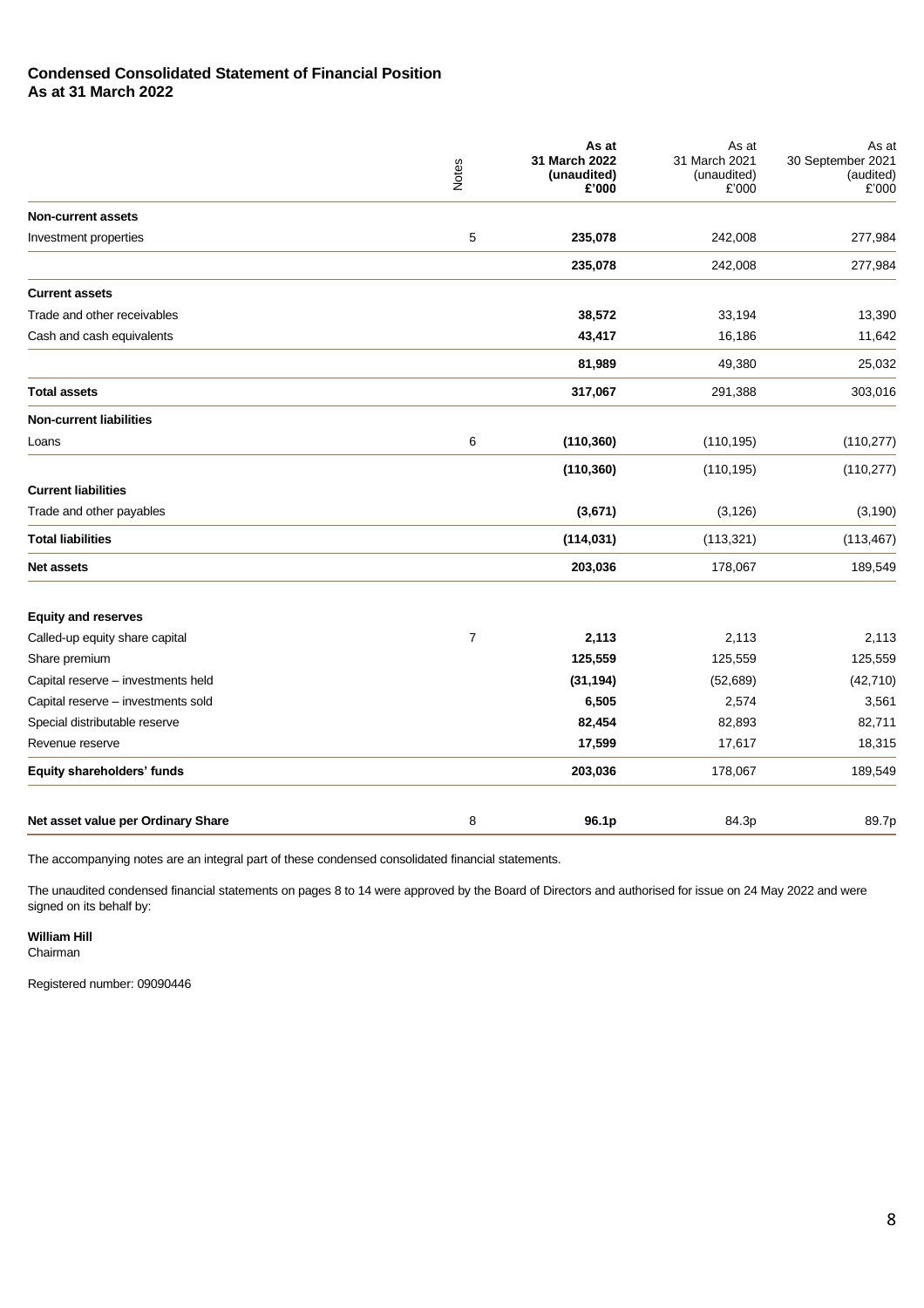## **Condensed Consolidated Statement of Changes in Equity For the six months ended 31 March 2022 (unaudited)**

|                                                          | Share capital<br>account<br>£'000 | Share premium<br>£'000   | Capital reserve -<br>investments held<br>£'000 | Capital reserve -<br>investments sold<br>£'000 | Special distributable<br>reserve<br>£'000 | Revenue reserve<br>£'000 | <b>Total equity</b><br>£'000 |
|----------------------------------------------------------|-----------------------------------|--------------------------|------------------------------------------------|------------------------------------------------|-------------------------------------------|--------------------------|------------------------------|
| As at 30 September 2021                                  | 2,113                             | 125,559                  | (42, 710)                                      | 3,561                                          | 82,711                                    | 18,315                   | 189,549                      |
| Profit and total comprehensive<br>income for the period  |                                   |                          | 11.516                                         | 2.944                                          | $\overline{\phantom{0}}$                  | 4,311                    | 18,771                       |
| <b>Transactions with owners</b><br>recognised in equity: |                                   |                          |                                                |                                                |                                           |                          |                              |
| Dividends paid                                           |                                   |                          |                                                |                                                | $\overline{\phantom{0}}$                  | (5,284)                  | (5,284)                      |
| Transfer from special reserve                            |                                   | $\overline{\phantom{0}}$ |                                                | -                                              | (257)                                     | 257                      |                              |
| As at 31 March 2022                                      | 2,113                             | 125,559                  | (31, 194)                                      | 6,505                                          | 82.454                                    | 17,599                   | 203,036                      |

## **For the six months ended 31 March 2021 (unaudited)**

|                                                                | Share capital<br>account<br>£'000 | Share premium<br>£'000 | Capital reserve -<br>investments held<br>£'000 | Capital reserve -<br>investments sold<br>£'000 | Special distributable<br>reserve<br>£'000 | Revenue reserve<br>£'000 | Total equity<br>£'000 |
|----------------------------------------------------------------|-----------------------------------|------------------------|------------------------------------------------|------------------------------------------------|-------------------------------------------|--------------------------|-----------------------|
| As at 30 September 2020                                        | 2,113                             | 125,559                | (47, 365)                                      | 2,382                                          | 83,162                                    | 15,922                   | 181,773               |
| (Loss)/Profit and total comprehensive<br>income for the period |                                   |                        | (5, 324)                                       | 192                                            |                                           | 5.652                    | 520                   |
| Transactions with owners recognised<br>in equity:              |                                   |                        |                                                |                                                |                                           |                          |                       |
| Dividends paid                                                 |                                   |                        |                                                |                                                | —                                         | (4,226)                  | (4,226)               |
| Transfer from special reserve                                  |                                   |                        |                                                |                                                | (269)                                     | 269                      |                       |
| As at 31 March 2021                                            | 2,113                             | 125,559                | (52, 689)                                      | 2,574                                          | 82,893                                    | 17,617                   | 178,067               |

## **For the year ended 30 September 2021 (audited)**

|                                                          | Share capital<br>account<br>£'000 | Share premium<br>£'000 | Capital reserve -<br>investments held<br>£'000 | Capital reserve -<br>investments sold<br>£'000 | Special distributable<br>reserve<br>£'000 | Revenue reserve<br>£'000 | Total equity<br>£'000 |
|----------------------------------------------------------|-----------------------------------|------------------------|------------------------------------------------|------------------------------------------------|-------------------------------------------|--------------------------|-----------------------|
| As at 30 September 2020                                  | 2,113                             | 125,559                | (47, 365)                                      | 2,382                                          | 83.162                                    | 15.922                   | 181,773               |
| Loss and total comprehensive<br>income for the year      |                                   |                        | 4,655                                          | 1.179                                          | $\overline{\phantom{m}}$                  | 11.276                   | 17,110                |
| <b>Transactions with owners</b><br>recognised in equity: |                                   |                        |                                                |                                                |                                           |                          |                       |
| Dividends paid                                           |                                   |                        |                                                |                                                | —                                         | (9, 334)                 | (9, 334)              |
| Transfer from special reserve                            |                                   |                        |                                                | -                                              | (451)                                     | 451                      |                       |
| As at 30 September 2021                                  | 2,113                             | 125,559                | (42, 710)                                      | 3,561                                          | 82,711                                    | 18,315                   | 189,549               |

The accompanying notes are an integral part of these condensed consolidated financial statements.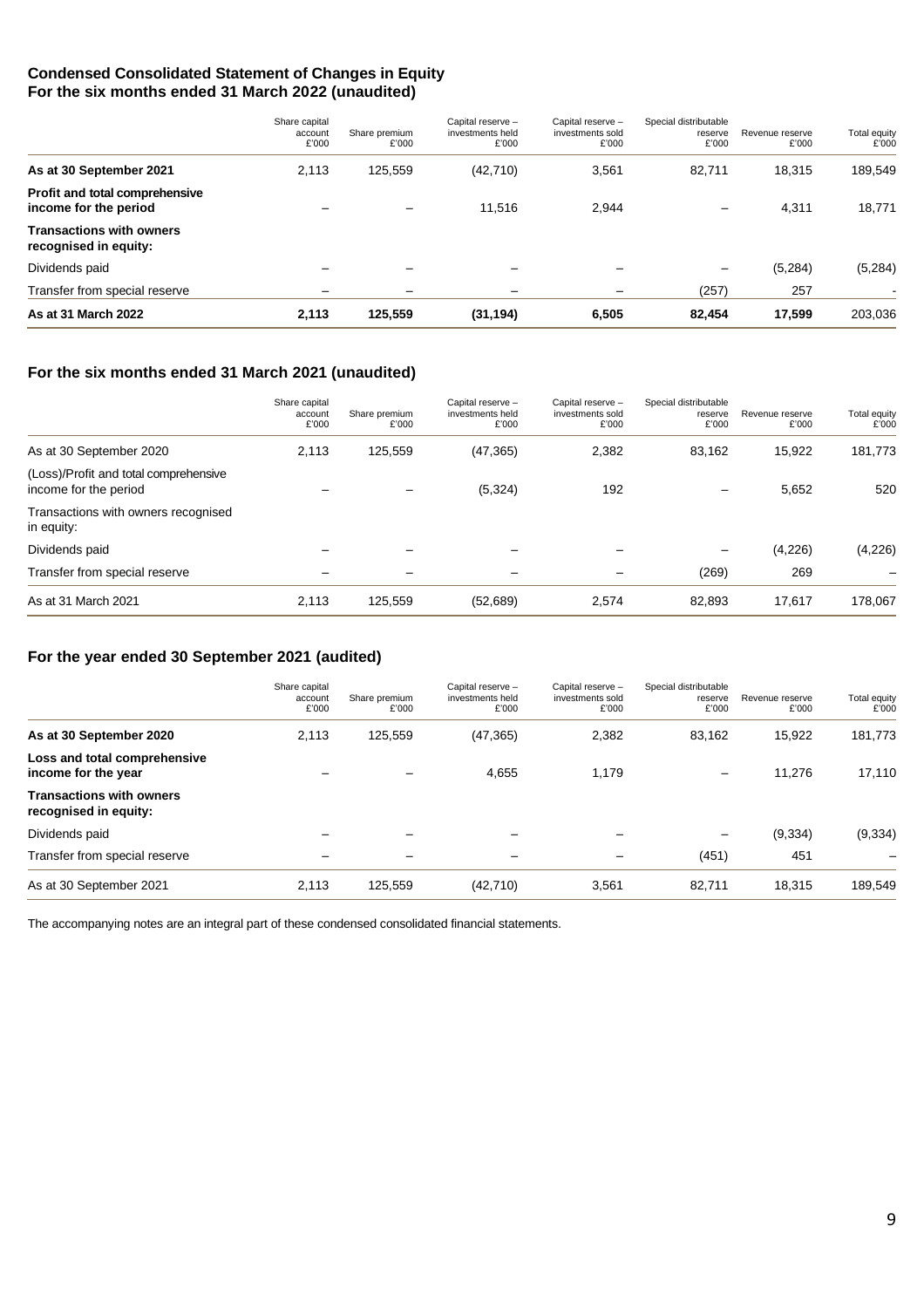## **Condensed Consolidated Cash Flow Statement For the six months ended 31 March 2022**

|                                                          | Six months ended<br>31 March 2022<br>(unaudited)<br>£'000 | Six months ended<br>31 March 2021<br>(unaudited)<br>£'000 | Year ended<br>30 September 2021<br>(audited)<br>£'000 |
|----------------------------------------------------------|-----------------------------------------------------------|-----------------------------------------------------------|-------------------------------------------------------|
| Cash flows from operating activities                     |                                                           |                                                           |                                                       |
| Profit/(loss) before tax                                 | 18,771                                                    | 520                                                       | (17, 110)                                             |
| Adjustments for:                                         |                                                           |                                                           |                                                       |
| Interest receivable                                      | (1)                                                       |                                                           |                                                       |
| Interest payable                                         | 1,540                                                     | 1,588                                                     | 3,109                                                 |
| Unrealised revaluation (gain)/loss on property portfolio | (11, 516)                                                 | 5,324                                                     | (4,655)                                               |
| Gain on sale of investment property realised             | (2,944)                                                   | (192)                                                     | (1, 179)                                              |
| Operating cash flows before working capital changes      | 5,850                                                     | 7,240                                                     | 14,385                                                |
| (Increase)/decrease in trade and other receivables       | (26, 296)                                                 | (18,078)                                                  | 1,823                                                 |
| Increase/(decrease) in trade and other payables          | 653                                                       | (538)                                                     | (492)                                                 |
| Net cash (outflow)/inflow from operating activities      | (19, 793)                                                 | (11, 376)                                                 | 15,716                                                |
| Cash flows from investing activities                     |                                                           |                                                           |                                                       |
| Capital expenditure                                      | (1,630)                                                   | (5, 512)                                                  | (10, 345)                                             |
| Acquisition of investment properties                     |                                                           |                                                           | (21, 640)                                             |
| Sale of investment properties                            | 60,084                                                    | 26,466                                                    | 27,953                                                |
| Net cash inflow/(outflow) from investing activities      | 58,454                                                    | 20,954                                                    | (4,032)                                               |
| Cash flows from financing activities                     |                                                           |                                                           |                                                       |
| Dividends paid                                           | (5,284)                                                   | (4,090)                                                   | (9, 334)                                              |
| Interest received                                        | 1                                                         |                                                           |                                                       |
| Interest paid                                            | (1,603)                                                   | (1,610)                                                   | (3,016)                                               |
| Net cash outflow from financing activities               | (6,886)                                                   | (5,700)                                                   | (12, 350)                                             |
| Net increase/(decrease) in cash                          | 31,775                                                    | 3,878                                                     | (666)                                                 |
| Opening cash and cash equivalents                        | 11,642                                                    | 12,308                                                    | 12,308                                                |
| Closing cash and cash equivalents                        | 43,417                                                    | 16,186                                                    | 11,642                                                |

The accompanying notes are an integral part of these condensed financial statements.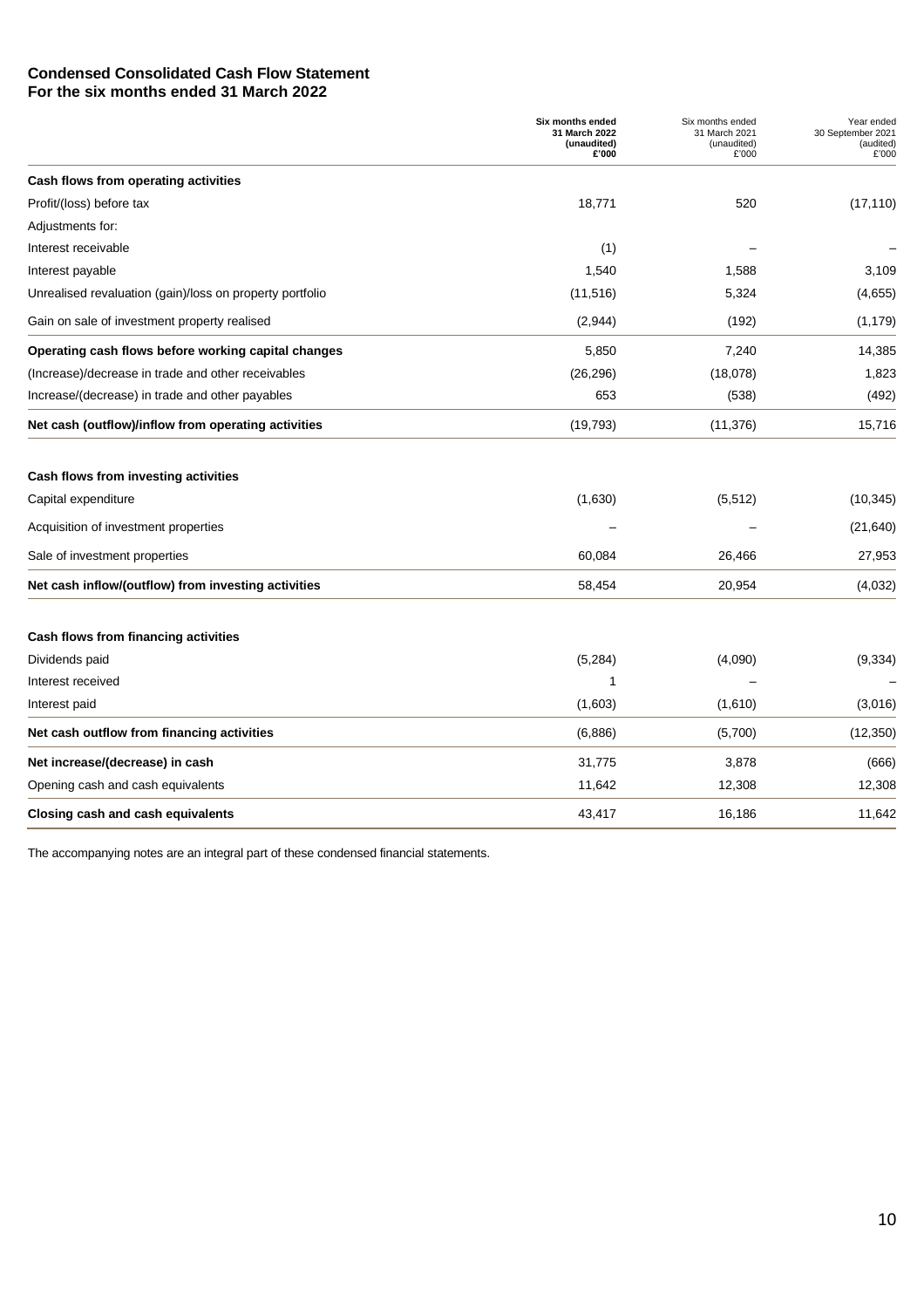## **Notes to the Condensed Consolidated Financial Statements**

#### **1. GENERAL INFORMATION**

#### **BASIS OF PREPARATION**

These unaudited condensed consolidated financial statements for the six month period ended 31 March 2022 have been prepared in accordance with UK-adopted International Financial Reporting Standards (IFRS) and the accounting policies set out in the statutory accounts of the Group for the year ended 30 September 2021. The unaudited condensed consolidated financial statements for the six month period ended 31 March 2022 do not include all the information required for a complete set of IFRS financial statements and should be read in conjunction with the financial statements of the Group for the year ended 30 September 2021, which were prepared under UK-adopted IFRS. The accounting policies adopted in this report are consistent with those applied in the Group's audited financial statements for the year ended 30 September 2021. The accounting policies applied in the preparation of this financial information are expected to be consistently applied in the financial statements for the year to 30 September 2022. Based on the current operations of the Group, no other new or revised accounting standards have been issued that are expected to have a material effect on the Group's financial statements in the future. There have been no significant changes to management judgements and estimates since 30 September 2021.

The Company is a public listed company incorporated and domiciled in England and Wales. The Company's ordinary shares are listed on the Premium Segment of the Official List and traded on the London Stock Exchange's Main Market. The Group follows the Real Estate Investment Trust (REIT) regime for the purposes of UK taxation.

The registered address of the Company is disclosed in the Corporate information.

#### **GOING CONCERN**

The condensed consolidated financial statements have been prepared on the going concern basis. In assessing the going concern basis of accounting the Directors have had regard to the guidance issued by the Financial Reporting Council.

The Company's assets consist mainly of UK commercial property assets. The condensed consolidated financial statements have been prepared on the going concern basis. In assessing the going concern basis of accounting the Directors have had regard to the guidance issued by the Financial Reporting Council. After making enquiries, and bearing in mind the nature of the Group's business and assets, the Directors consider that the Group has adequate resources to continue in operational existence over the medium term. For these reasons, the Board continues to adopt the going concern basis in preparing these financial statements.

The Board has set limits for borrowing and regularly reviews actual exposures, cash flow projections and compliance with banking covenants, including the headroom available. The Board also reviews sensitivity analysis of the Group's operations and the ability to fulfil its operational commitments under different stress scenarios.

Having taken these factors into account, the Directors believe that the Company has adequate resources to continue in operational existence for the foreseeable future and is able to meet its financial obligations as they fall due for the period to 23 May 2023, which is at least twelve months from the date of approval of this Report. For these reasons, they continue to adopt the going concern basis of accounting in preparing the financial statements.

#### **2. INVESTMENT MANAGEMENT FEE**

|                           | <b>Six months ended</b><br>31 March 2022<br>£'000 | Six months ended<br>31 March 2021<br>£'000 | Year ended<br>30 September 2021<br>£'000 |
|---------------------------|---------------------------------------------------|--------------------------------------------|------------------------------------------|
| Investment management fee | 834                                               | 824                                        | 1,687                                    |
| Total                     | 834                                               | 824                                        | .687                                     |

Ediston Investment Services Limited has been appointed as the Company's Alternative Investment Fund Manager (AIFM) and investment manager, with the property management services for the Group being delegated to Ediston Properties Limited. Ediston Investment Services Limited is entitled to a fee calculated as 0.95% per annum of the net assets of the Group up to £250m, 0.75% per annum of the net assets of the Group over £250m and up to £500m and 0.65% per annum of the net assets of the Group over £500m. The management fee on any cash available for investment (being all cash held by the Group except cash required for working capital and capital expenditure) is reduced to 0.475% per annum while such cash remains uninvested. The Management fee is reduced by a quarterly contribution of £10,000 (£40,000 per annum) towards the overall management costs of the Company.

Ediston Investment Services Limited has committed to investing 20.0% of the quarterly management fee in the Company's shares each quarter for a period of three years commencing 1 October 2020. Refer to note 10 for further information.

#### **3. EARNINGS PER SHARE**

|                                   | Six months ended<br>31 March 2022 |                 |          | Six months ended<br>31 March 2021 |        | Year ended<br>30 September 2021 |  |
|-----------------------------------|-----------------------------------|-----------------|----------|-----------------------------------|--------|---------------------------------|--|
|                                   | £'000                             | Pence per share | £'000    | Pence per share                   | £'000  | Pence per share                 |  |
| Revenue earnings                  | 4,311                             | 2.0             | 5,652    | 2.7                               | 11.276 | 5.3                             |  |
| Capital earnings                  | 14,460                            | 6.9             | (5, 132) | (2.4)                             | 5,834  | 2.8                             |  |
| Total earnings                    | 18.771                            | 8.9             | 520      | 0.3                               | 17.110 | 8.1                             |  |
| Average number of shares in issue |                                   | 211,333,737     |          | 211,333,737                       |        | 211,333,737                     |  |

Earnings for the period to 31 March 2022 should not be taken as a guide to the results for the year to 30 September 2022.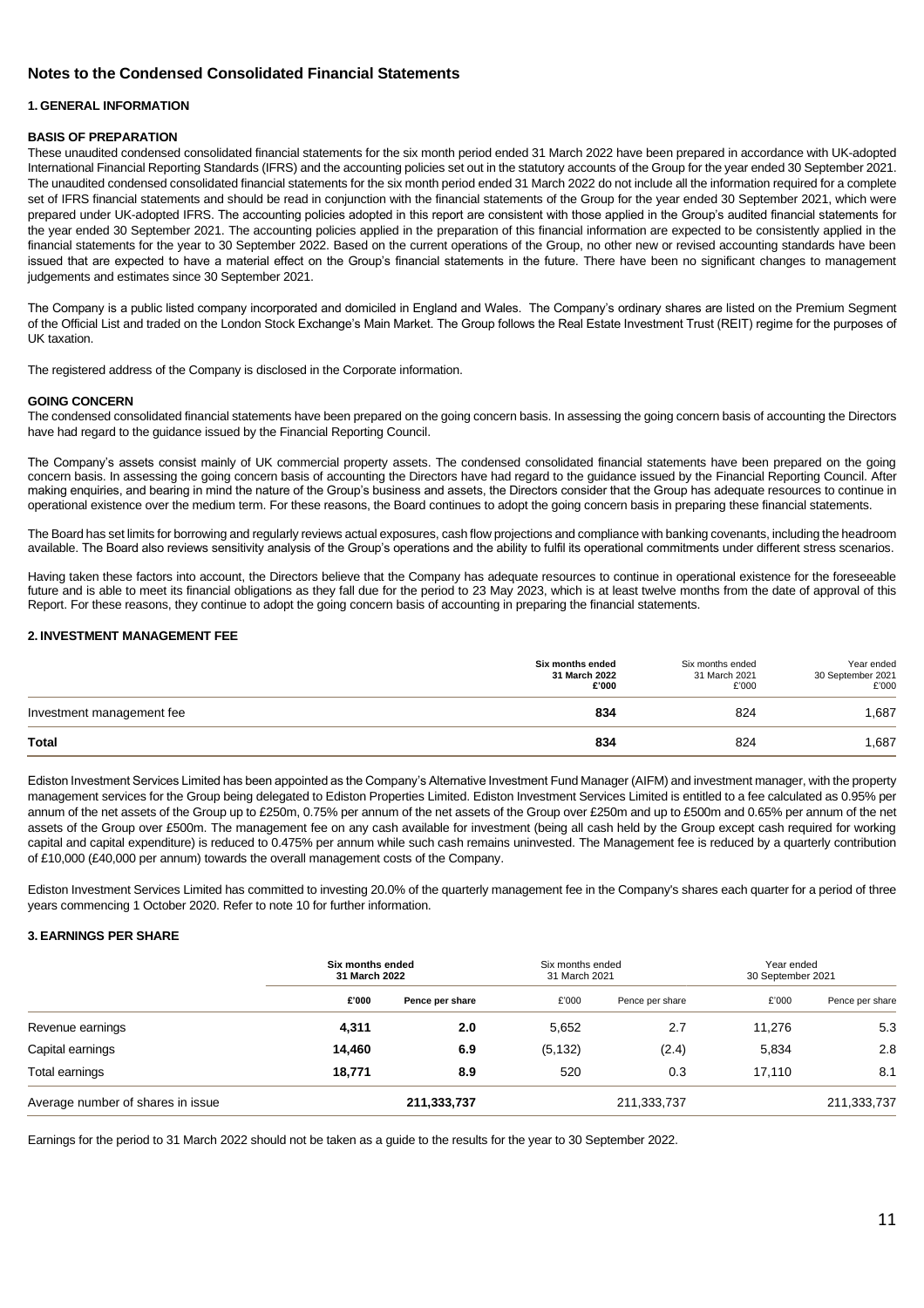### **4. DIVIDENDS**

Six monthly dividends of 0.4167 pence per share, at a cost of £5,284,000 (six monthly dividends at a rate of 0.3333 pence per share for the six months ended 31 March 2021, at a cost of £4,224,000) were paid during the period. The rate was increased from 0.3333 pence per share to 0.4167 pence per share in May 2021.

A seventh interim dividend for the year ending 30 September 2022, of 0.4167 pence per share, will be paid on 31 May 2022 to shareholders on the register on 13 May 2022. This monthly dividend of 0.4167 pence per share equates to an annualised dividend level of 5.00 pence per share.

All of the distributions made by the Company have been Property Income Distributions (PIDs).

#### **5. INVESTMENT PROPERTIES**

|                                            | As at<br>31 March | As at<br>31 March | As at<br>30 September |
|--------------------------------------------|-------------------|-------------------|-----------------------|
| Freehold and leasehold properties          | 2022<br>£'000     | 2021<br>£'000     | 2021<br>£'000         |
| <b>Opening book cost</b>                   | 320,694           | 315,611           | 315,611               |
| Opening unrealised appreciation            | (42, 710)         | (47, 365)         | (47, 365)             |
| Opening fair value                         | 277,984           | 268,246           | 268,246               |
| Movement for the period                    |                   |                   |                       |
| Acquisitions                               |                   |                   | 21,850                |
| Sales                                      |                   |                   |                       |
| - net proceeds                             | (60, 084)         | (26, 466)         | (27, 953)             |
| - gain on sales                            | 2,944             | 192               | 1,179                 |
| Capital expenditure                        | 2,719             | 5,360             | 10,007                |
| <b>Movement in book cost</b>               | (54, 421)         | (20, 914)         | 5,083                 |
| Unrealised gain realised during the year   |                   |                   |                       |
| Unrealised gains on investment properties  | 23,086            | 598               | 10,798                |
| Unrealised losses on investment properties | (11, 571)         | (5,922)           | (6, 143)              |
| Movement in fair value                     | (42,906)          | (26, 238)         | 4,655                 |
| Closing book cost                          | 266,273           | 294,697           | 320,694               |
| Closing unrealised (depreciation)          | (31, 195)         | (52, 689)         | (42, 710)             |
| Closing fair value                         | 235,078           | 242,008           | 277,984               |

During the period ended 31 March 2022 the Group sold office properties at Bath, Newcastle, Edinburgh and Birmingham. The Group received a net amount of £60,084,000 from investments sold in the period. The book cost of the investments when it was purchased was £58,016,000. This investment has been revalued over time and, until it was sold, any unrealised gains/losses were included in the fair value of the investments.

The fair value of the investment properties reconciled to the appraised value as follows:

|                                         | Six months ended<br>31 March 2022<br>£'000 | Six months ended<br>31 March 2021<br>£'000 | Year ended<br>30 September 2021<br>£'000 |
|-----------------------------------------|--------------------------------------------|--------------------------------------------|------------------------------------------|
| Closing fair value                      | 235,078                                    | 242.008                                    | 277,984                                  |
| Lease incentives held as debtors        | 3.742                                      | 4.842                                      | 5,361                                    |
| Appraised market value per Knight Frank | 238,820                                    | 246,850                                    | 283,345                                  |

#### Changes in the valuation of investment properties

|                                                           | Six months ended<br>31 March 2022<br>£'000 | Six months ended<br>31 March 2021<br>£'000 | Year ended<br>30 September 2021<br>£'000 |
|-----------------------------------------------------------|--------------------------------------------|--------------------------------------------|------------------------------------------|
| Gain on sale of investment properties                     | 2,944                                      | 192                                        | 1,179                                    |
| Gain on sale of investment properties realised*           | 2,944                                      | 192                                        | 1,179                                    |
| Unrealised gains on investment properties                 | 23,086                                     | 598                                        |                                          |
| Unrealised (losses)/gains on investment properties        | (11, 571)                                  | (5,922)                                    | 4,655                                    |
| Total gain/(loss) on revaluation of investment properties | 14,459                                     | (5, 132)                                   | (5,834)                                  |

\*Represents the difference between the sales proceeds, net of costs, and the property valuation at the end of the prior year.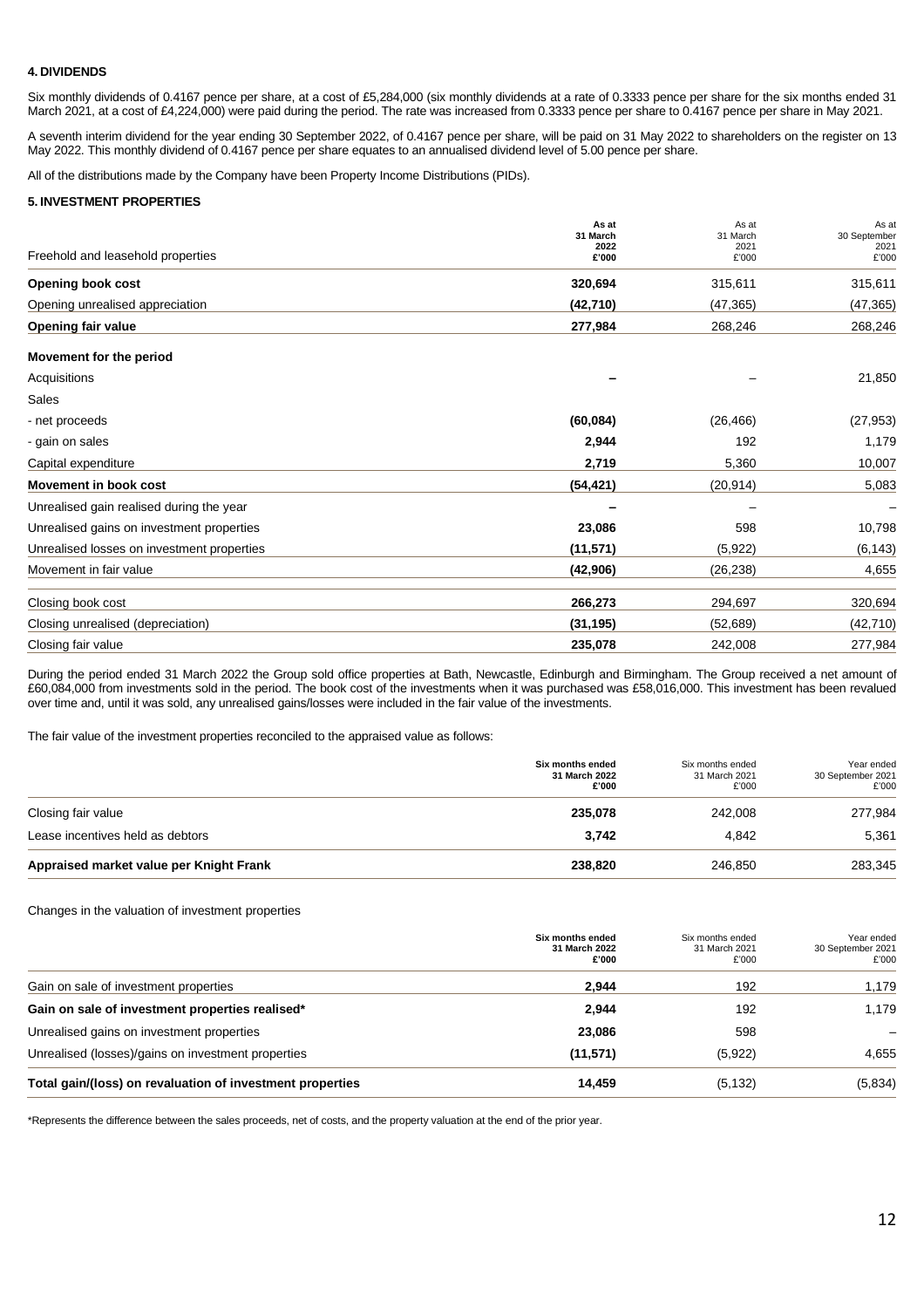### **5. INVESTMENT PROPERTIES** CONTINUED

The loss on revaluation of investment properties reconciles to the movement in appraised market value as follows:

|                                                    | Six months ended<br>31 March 2022<br>£'000 | Six months ended<br>31 March 2021<br>£'000 | Year ended<br>30 September 2021<br>£'000 |
|----------------------------------------------------|--------------------------------------------|--------------------------------------------|------------------------------------------|
| Total loss on revaluation of investment properties | 14,459                                     | (5, 132)                                   | 4,655                                    |
| Purchases                                          |                                            |                                            | 21,850                                   |
| Capital expenditure                                | 2,719                                      | 5,360                                      | 10,007                                   |
| Sales - net proceeds                               | (60, 084)                                  | (26, 466)                                  | (26, 774)                                |
| Movement in fair value                             | (42,906)                                   | (26, 238)                                  | 9,738                                    |
| Movement in lease incentives held as debtors       | (1,619)                                    | 113                                        | 632                                      |
| Movement in appraised market value                 | (44, 525)                                  | (26, 125)                                  | 10,370                                   |

At 31 March 2022, the properties were valued at £238,820,000 (31 March 2021: £246,850,000 and 30 September 2021: £283,345,000) by Knight Frank LLP (Knight Frank), in their capacity as external valuers. The valuation was undertaken in accordance with the current editions of RICS Valuation – Global Standards, which incorporate the International Valuation Standards, and the RICS UK National Supplement.

Fair value is based on an open market valuation (the price that would be received to sell an asset, or paid to transfer a liability, in an orderly transaction between market participants at the measurement date), provided by Knight Frank on a quarterly basis, using recognised valuation techniques as set out in the accounting policies and Note 9 of the consolidated financial statements of the Group for the year ended 30 September 2021. The valuations are the ultimate responsibility of the Directors. Accordingly, the critical assumptions used in establishing the independent valuation are reviewed by the Board.

There were no other significant changes to the valuation process, assumptions or techniques used during the period.

#### **6. LOANS**

|                                   | As at<br>31 March<br>2022<br>£'000 | As at<br>31 March<br>2021<br>£'000 | As at<br>30 September<br>2021<br>£'000 |
|-----------------------------------|------------------------------------|------------------------------------|----------------------------------------|
| Principal amount outstanding      | 111,076                            | 111,076                            | 111,076                                |
| Set-up costs                      | (1,612)                            | (1,612)                            | (1,612)                                |
| Amortisation of loan set-up costs | 896                                | 731                                | 813                                    |
| Total                             | 110,360                            | 110,195                            | 110,277                                |

The Group's loan arrangements are with Aviva Commercial Finance Limited.

The Group has loans totalling £56,920,000 which carry a fixed blended interest rate of 2.9% and mature in May 2025. This rate is fixed for the period of the loan as long as the loan-to-value is maintained below 40.0%, increasing by ten basis points if the loan-to-value is 40.0% or higher. These loans are secured over EPIC (No.1) Limited's property portfolio. The Group also has loans totalling £54,156,000 which carry a fixed interest rate of 2.7% and mature in December 2027. This rate is fixed for the period of the loan as long as the loan-to-value is maintained below 40.0%, increasing by ten basis points if the loan-to-value is 40.0% or higher. These loans are secured over EPIC (No.2) Limited's property portfolio.

Under the terms of early repayment relating to the loans, the cost of repaying the loans on 31 March 2022, based on the yield on the Treasury 5% 2025 and Treasury 4.25% 2027 plus a margin of 0.5%, would have been approximately £114,084,000 (31 March 2021: £122,222,000 and 30 September 2021: £120,268,000), Including repayment of the principal £111,076,000 (31 March 2021: £111,076,000 and 30 September 2021: £111,076,000).

The fair value of the loans based on a marked-to-market basis, being the yield on the relevant Treasury plus the appropriate margin, was £109,969,000 at 31 March 2022 (31 March 2021: £116,274,000 and 30 September 2021: £114,918,000). This includes the principal borrowed.

#### **7. CALLED-UP EQUITY SHARE CAPITAL**

The Company had 211,333,737 Ordinary Shares of 1 pence par value in issue at 31 March 2022 (31 March 2021: 211,333,737 and 30 September 2021: 211,333,737).

During the period to 31 March 2022, the Company did not issue any Ordinary Shares (six months ended 31 March 2021: issued none; year ended 30 September 2021: issued none). The Company did not buyback or resell from treasury any Ordinary Shares during the period or during either comparative period.

The Company did not hold any shares in treasury at 31 March 2022 (31 March 2021: nil and 30 September 2021: nil).

#### **8. NET ASSET VALUE**

The Group's net asset value per Ordinary Share of 96.1 pence (31 March 2021: 84.3 pence and 30 September 2021: 89.7 pence) is based on equity shareholders' funds of £203,036,000 (31 March 2021: £178,087,000 and 30 September 2021: £189,549,000) and on 211,333,737 (31 March 2021: 211,333,737 and 30 September 2021: 211,333,737) Ordinary Shares, being the number of shares in issue at the period end.

The net asset value calculated under IFRS is the same as the EPRA net asset value as at 31 March 2022 and for both comparative periods.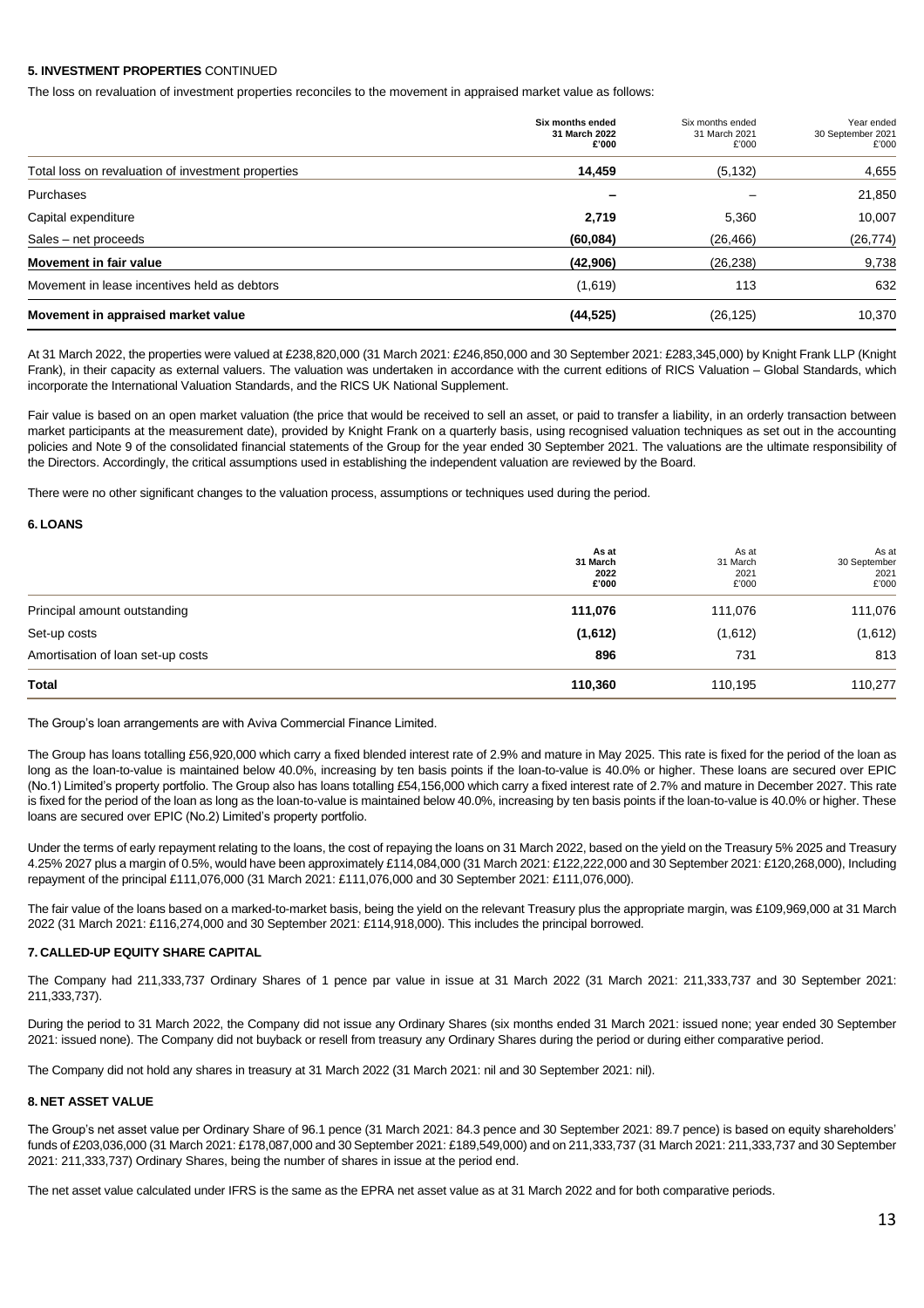#### **9. INVESTMENT IN SUBSIDIARIES**

The Group's results consolidate those of EPIC (No.1) Limited, a wholly owned subsidiary of Ediston Property Investment Company plc, incorporated in England & Wales on 27 June 2014 (Company Number: 09106328) and EPIC (No.2) Limited, a wholly owned subsidiary of Ediston Property Investment Company plc, incorporated in England & Wales on 23 September 2017 (Company Number: 10978359). The subsidiaries hold all the investment properties owned by the Group and are also the parties which hold the Group's borrowings (see Note 6).

### **10. RELATED PARTIES**

There have been no material transactions between the Company and its Directors during the period other than amounts paid to them in respect of expenses and remuneration for which there were no outstanding amounts payable at the period end.

Ediston Investment Services Limited has received investment management fees of £834,000 in relation to the six months ended 31 March 2022 (six months ended 31 March 2021: £824,000 and year ended 30 September 2021: £1,687,000) of which £424,068 (31 March 2021: £411,213 and 30 September 2021: £437,000) remained payable at the period end. Ediston Investment Services Limited received no development management fees in relation to the six months ended 31 March 2022 (six months ended 31 March 2021: £177,000 and year ended 30 September 2021: £257,000) with £nil (31 March 2021: £nil and 30 September 2021: £nil) payable at the period end.

The aggregate shareholding of the manager and its senior personnel as at 31 March 2022 is 2,378,244 shares, 1.1% of the issued share capital as at that date.

### **11. COMMITMENTS**

As at 31 March 2022 the Group had contractual commitments totalling £1,687,000 (31 March 2021: £1,738,000 and 30 September 2021: £405,000). This is in relation to retentions for the capital works on Barnsley, Prestatyn, Hull, Stirling and Haddington.

The Group did not have any other contractual commitments to refurbish, construct or develop any investment property, or for repair, maintenance or enhancements, as at 31 March 2022.

### **12. FAIR VALUE MEASUREMENTS**

The fair value measurements for assets and liabilities are categorised into different levels in the fair value hierarchy based on the inputs to valuation techniques used. These different levels have been defined as follows:

- Level 1 quoted prices (unadjusted) in active markets for identical assets or liabilities that the Group can access at the measurement date.
- Level 2 inputs, other than quoted prices included within Level 1 that are observable for the asset or liability, either directly or indirectly.
- Level 3 unobservable inputs for the asset or liability. Value is the Directors' best estimate, based on advice from relevant knowledgeable experts, use of recognised valuation techniques and on assumptions as to what inputs other market participants would apply in pricing the same or similar instrument. All investment properties are included in Level 3.

There were no transfers between levels of the fair value hierarchy during the six months ended 31 March 2022.

#### **13. INTERIM REPORT STATEMENT**

The Company's auditor, Grant Thornton UK LLP, has not audited or reviewed the Interim Report to 31 March 2022 pursuant to the Auditing Practices Board guidance on 'Review of Interim Financial Information'. These are not full statutory accounts in terms of Section 434 of the Companies Act 2006 and are unaudited. Statutory accounts for the year ended 30 September 2021, which received an unqualified audit report and which did not contain a statement under Section 498 of the Companies Act 2006, have been lodged with the Registrar of Companies. No full statutory accounts in respect of any period after 30 September 2021 have been reported on by the Company's auditor or delivered to the Registrar of Companies.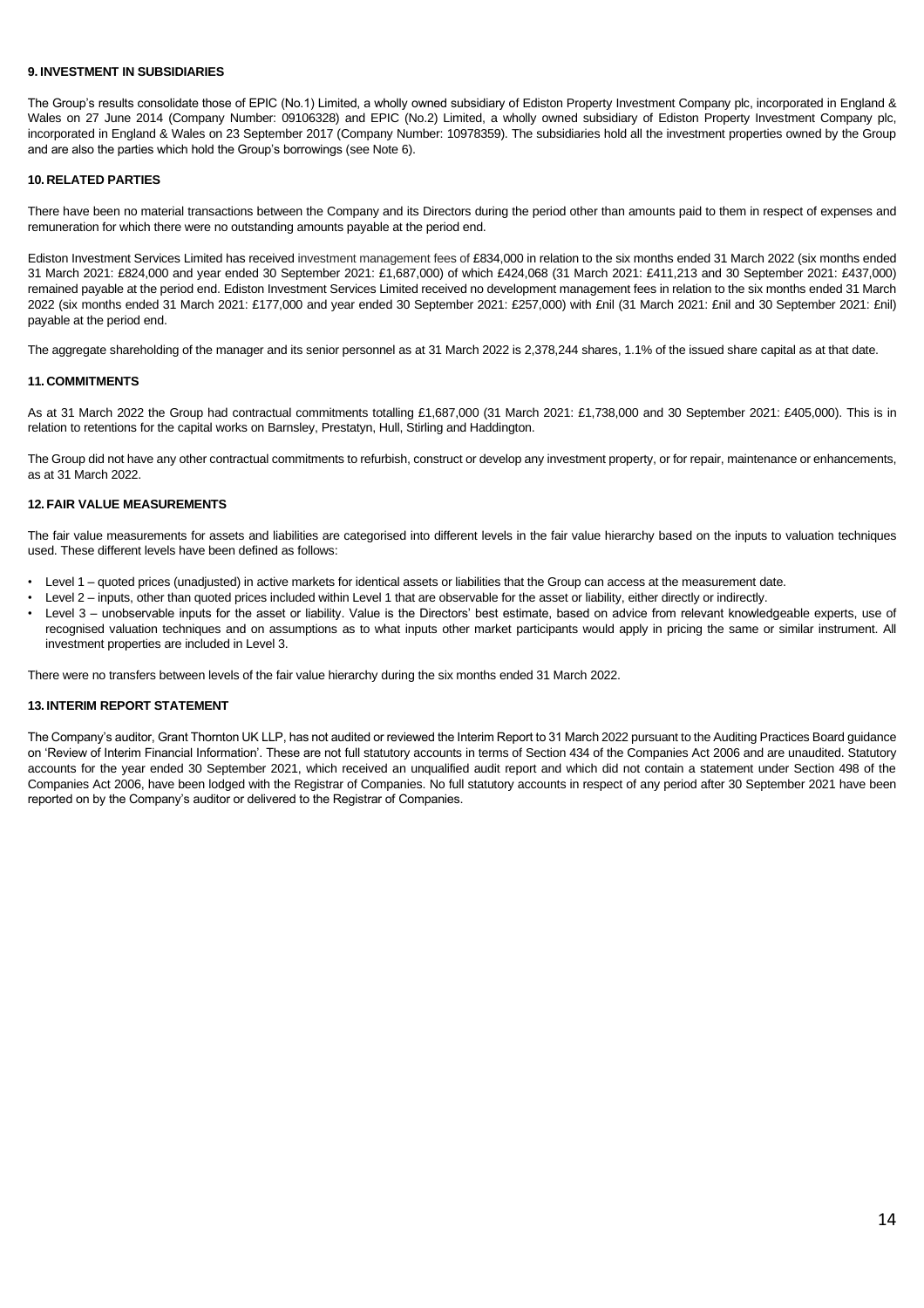### **Shareholder Information**

### **CORPORATE SUMMARY**

Ediston Property Investment Company plc (the Company) is a closed- ended property investment company which began trading in October 2014. The Company has a single class of Ordinary Shares in issue, which are listed on the premium segment of the Official List and traded on the London Stock Exchange's Main Market. The Company has two wholly owned subsidiary undertakings, EPIC (No.1) Limited and EPIC (No.2) Limited (the Subsidiaries). The Company and the Subsidiaries are referred to collectively throughout this document as 'the Group', although references to the Company may also encompass matters relevant to the Subsidiaries.

The Group has entered the Real Estate Investment Trust (REIT) regime for the purposes of UK taxation. Further information for shareholders on the tax structure and UK taxation of the Group's distributions is provided in the Annual Report for the year ended 30 September 2021.

#### **INVESTMENT OBJECTIVE**

The Company's investment objective is to provide shareholders with an attractive level of income together with the prospect of income and capital growth.

#### **INVESTMENT POLICY**

The Company's full investment policy is contained in the Directors' Report in the Annual Report and Accounts for the year ended 30 September 2021.

#### **INVESTMENT MANAGER AND AIFM**

Ediston Investment Services Limited has been appointed as the Company's alternative investment fund manager (AIFM) and investment manager and therefore provides portfolio and risk management services, including ensuring compliance with the Group's investment policy and the requirements of the AIFMD, through the Management Agreement. Management services, including advising on the acquisition, development, leasing, management and sale of the Group's properties, are delegated to Ediston Properties Limited under the Investment Manager's Delegation Agreement. Both agreements are subject to 12 months' notice, other than in a breach scenario.

#### **INVESTOR RELATIONS**

Information on Ediston Property Investment Company plc, including the latest share price can be found on the Company's website a[t www.ediston-reit.com.](http://www.ediston-reit.com/)

#### **REGISTRAR**

Computershare Investor Services PLC The Pavilions Bridgwater Road Bristol BS99 6ZZ

T: 0370 707 1079 E: www.investorcentre.co.uk/contactus

Enquiries about the following administrative matters should be addressed to the Company's registrar:

- Change of address notification.
- Lost share certificates.
- Dividend payment enquiries.
- Dividend mandate instructions. Shareholders may have their dividends paid directly into their bank or building society accounts by completing a dividend mandate form. Tax vouchers, where applicable, are sent directly to shareholders' registered addresses.
- Amalgamation of shareholdings. Shareholders who receive more than one copy of the Annual/Interim Report are invited to amalgamate their accounts on the share register.

Shareholders can view and manage their shareholdings online at www.investorcentre.co.uk, including updating address records, making dividend payment enquiries, updating dividend mandates and viewing the latest share price. Shareholders will need their Shareholder Reference Number (SRN), which can be found on their share certificate or a recent dividend tax voucher, to access this site. Once signed up to Investor Centre, an activation code will be sent to the shareholder's registered address to enable the shareholder to manage their holding.

#### **ANTICIPATED FINANCIAL CALENDAR 2021/22**

| <b>July 2022</b> | Announcement of Net Asset Value as at 30 June 2022             |
|------------------|----------------------------------------------------------------|
| October 2022     | Announcement of Net Asset Value as at 30 September 2022        |
| December 2022    | Publication of Annual Report for the year to 30 September 2022 |
| January 2023     | Announcement of Net Asset Value as at 31 December 2022         |
| February 2023    | Annual General Meeting                                         |

The Board will consider the calendar at each meeting and amend as appropriate. The Company continues to pay monthly dividends.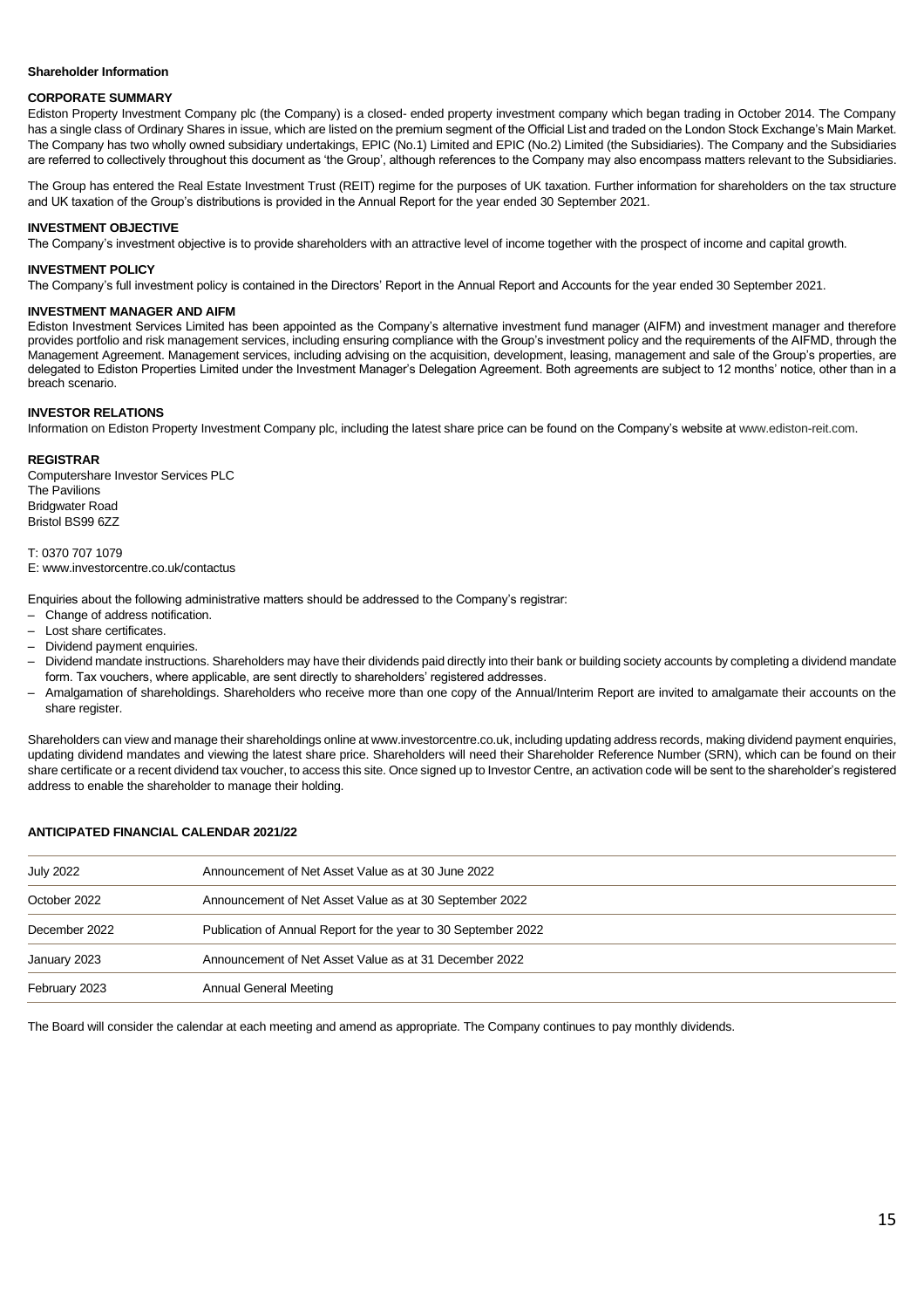## **Glossary of terms, definitions and alternative performance measures**

The Company uses Alternative Performance Measures (APMs). APMs do not have a standard meaning prescribed by accounting standards and therefore may not be comparable to similar measures presented by other entities. The APMs used by the Company are included below. A full glossary was included in the Annual Report 2021 to assist investors in their understanding of the other technical terms that the Company may use in reporting its results.

| <b>Contracted Rent</b>                                            | The annualised rent adjusting for the inclusion of rent subject to rent-free periods and rental guarantees.                                                                                                                                                                                                                                                                                                                                                                                                                             |
|-------------------------------------------------------------------|-----------------------------------------------------------------------------------------------------------------------------------------------------------------------------------------------------------------------------------------------------------------------------------------------------------------------------------------------------------------------------------------------------------------------------------------------------------------------------------------------------------------------------------------|
| Discount (or Premium) of Share Price to Net<br><b>Asset Value</b> | If the share price is less than the Net Asset Value per share, the shares are trading at a discount. If the share price is greater than the Net Asset<br>Value per share, the shares are trading at a premium. The discount (or premium) is calculated by reporting the difference between the Net Asset<br>Value per share and the Share Price as a percentage of the Net Asset Value per share.                                                                                                                                       |
| <b>Dividend Cover</b>                                             | Revenue profit for the period, excluding exceptional items, divided by dividends paid during the period.                                                                                                                                                                                                                                                                                                                                                                                                                                |
| <b>Dividend Yield</b>                                             | Calculated using the annual dividend as a percentage of the share price at the period end.                                                                                                                                                                                                                                                                                                                                                                                                                                              |
| Earnings per share (EPS)                                          | Profit for the period attributable to ordinary equity holders of the Company divided by the time weighted average number of ordinary shares<br>outstanding during the period. As there are no dilutive instruments outstanding, basic and diluted earnings per share are identical.                                                                                                                                                                                                                                                     |
| <b>EPRA NAV</b>                                                   | NAV adjusted to include properties and other investment interests at fair value and to exclude certain items not expected to crystallise in a long-<br>term investment property business model. Makes adjustments to the IFRS NAV to provide stakeholders with the most relevant information on<br>the fair value of the assets and liabilities within a true real estate investment company with a long-term investment strategy. At 31 March 2022,<br>30 September 2021 and 31 March 2021, the EPRA NAV was the same as the IFRS NAV. |
| EPRA Net Asset Value (NAV) per Share                              | EPRA NAV at the period end divided by the number of Ordinary Shares in issue at that date.                                                                                                                                                                                                                                                                                                                                                                                                                                              |
| <b>EPRA Vacancy Rate</b>                                          | Estimated Market Rental Value (ERV) of vacant space expressed as a percentage of the ERV of the whole portfolio. The vacancy rate excludes<br>those properties which are under development or major refurbishment.                                                                                                                                                                                                                                                                                                                      |
| Gearing                                                           | Unlike open-ended investment companies, closed-ended investment companies have the ability to borrow to invest.<br>This term is used to describe the level of borrowings that an Investment Company has undertaken. The higher the level of borrowings, the higher<br>the gearing ratio. This is expressed as a percentage of the principal value of borrowings against total assets.                                                                                                                                                   |
| <b>Like-for-like Movement</b>                                     | The like-for-like increase (or decrease) in the property portfolio is calculated as the movement in the fair value of the property portfolio excluding<br>any properties bought or sold in the period.                                                                                                                                                                                                                                                                                                                                  |
| Loan-to-Value (LTV)                                               | Debt outstanding and drawn at the period end, net of any cash held in the Lender deposit account, expressed as a percentage of the market<br>value of all property assets.                                                                                                                                                                                                                                                                                                                                                              |
| NAV per Ordinary Share (or IFRS NAV)                              | This is calculated as the net assets of the Group calculated under its accounting policies (as set out on pages 80 to 84 of the Annual Report<br>2021) divided by the number of shares in issue, excluding those shares held in treasury. This is the number disclosed at the foot of the<br>Consolidated Statement of Financial Position on page 8. At 31 March 2022 and 30 September 2021, the IFRS NAV was the same as the EPRA<br>NAV.                                                                                              |
| <b>NAV Total Return</b>                                           | The growth in NAV plus dividends reinvested, and this can be expressed as a percentage of NAV per share at the start of the period.                                                                                                                                                                                                                                                                                                                                                                                                     |
| <b>Share Price Total Return</b>                                   | The percentage change in the Share Price assuming dividends are reinvested to purchase additional Ordinary Shares at the prevailing share<br>price.                                                                                                                                                                                                                                                                                                                                                                                     |
| Term)                                                             | WAULT (Weighted Average Unexpired Lease The average lease term remaining to the earlier of break or expiry, across the portfolio weighted by contracted rental income (including rent-<br>frees). The calculation excludes properties allocated as developments.                                                                                                                                                                                                                                                                        |

Capitalised terms above are as defined in the glossary included in the Annual Report 2021.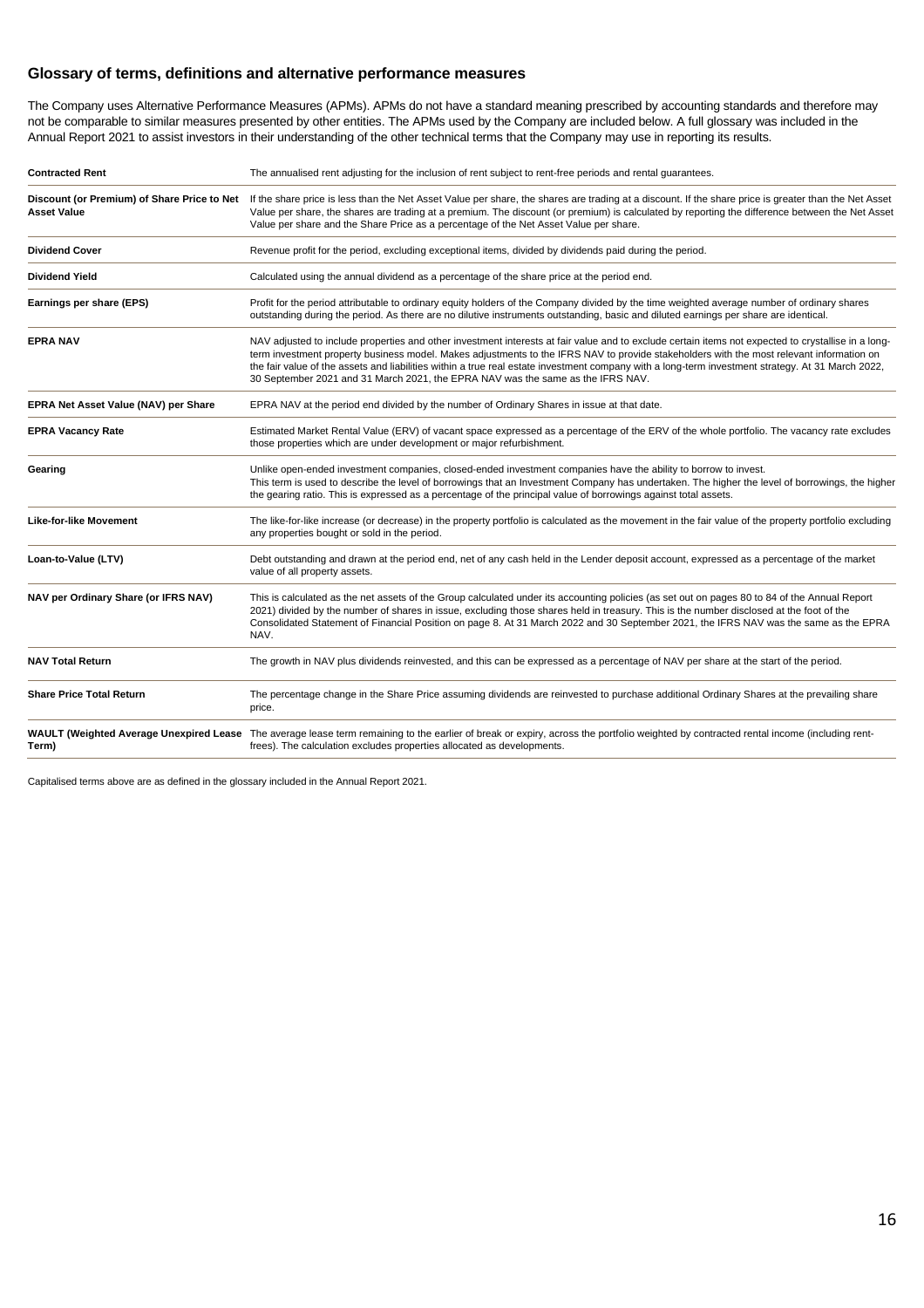#### **HOW TO INVEST**

Shares in Ediston Property Investment Company plc are listed on the main market of the London Stock Exchange (LSE: EPIC).

As with any publicly quoted company, the Company's shares can be bought and sold on the stock market. This can be done directly through a wealth manager, financial adviser or stockbroker.

Another option is to use one of the platform providers who offer an 'execution only' service. Links to such providers are available on the Company's website at www.ediston-reit.com. Potential investors should note that by clicking on any of the links contained thereon, you will leave the Company's website and go to an external website. The Company is not responsible for the content or accuracy of these external websites.

#### **KEY INFORMATION DOCUMENT**

Investors should be aware that the Packaged Retail and Insurance-based Investment Products Regulation (PRIIPs) Regulation requires the AIFM, as the PRIIP manufacturer, to prepare a key information document (KID) in respect of the Company. This KID must be made available by the Investment Manager to retail investors prior to them making any investment decision and is available on the Company's website. The Company is not responsible for the information contained in the KID and investors should note that the procedures for calculating the risks, costs and potential returns are prescribed by the law. The figures in the KID may not reflect the expected returns for the Company and anticipated performance returns cannot be guaranteed.

#### **IMPORTANT INFORMATION**

Past performance is not necessarily a quide to future performance. The value of investments and income from them may go down as well as up and are not guaranteed. NAV performance is not linked to share price performance and shareholders may realise returns that are lower or higher in performance.

Certain statements in this report are forward-looking statements. By their nature, forward-looking statements involve a number of risks, uncertainties or assumptions that could cause actual results or events to differ materially from those expressed or implied by those statements. Forward-looking statements regarding past trends or activities should not be taken as representation that such trends or activities will continue in the future. Accordingly, undue reliance should not be placed on forward-looking statements.

#### **WARNING TO SHAREHOLDERS – BEWARE OF SHARE FRAUD**

There has been an increase in the number of increasingly sophisticated but fraudulent financial scams. This is often by a 'phone call or email which can originate from outside the UK. Shareholders may receive unsolicited phone calls or correspondence concerning investment matters that imply a connection to the Company. These are typically from overseas 'brokers' who target UK shareholders offering to sell them what often turn out to be worthless or high-risk shares.

Shareholders may also be advised that there is 'an imminent offer for the Company', and the caller may offer to buy shares at significantly above the market price if an administration fee is paid. This is known as 'boiler room fraud'.

If you are contacted, we recommend that you do not respond with any personal information, including access to financial information or bank accounts. If you are in any doubt you should seek financial advice before taking any action.

You can find more information about investment scams at the Financial Conduct Authority (FCA) website: www.fca.org.uk/consumer/protect-yourself-scams. You can also call the FCA Consumer Helpline on 0800 111 6768.

In addition, please be aware that the COVID-19 pandemic may initiate new types of scam activity and you can find out more information about this at https://www.fca.org.uk/news/news-stories/avoid-coronavirus-scams.